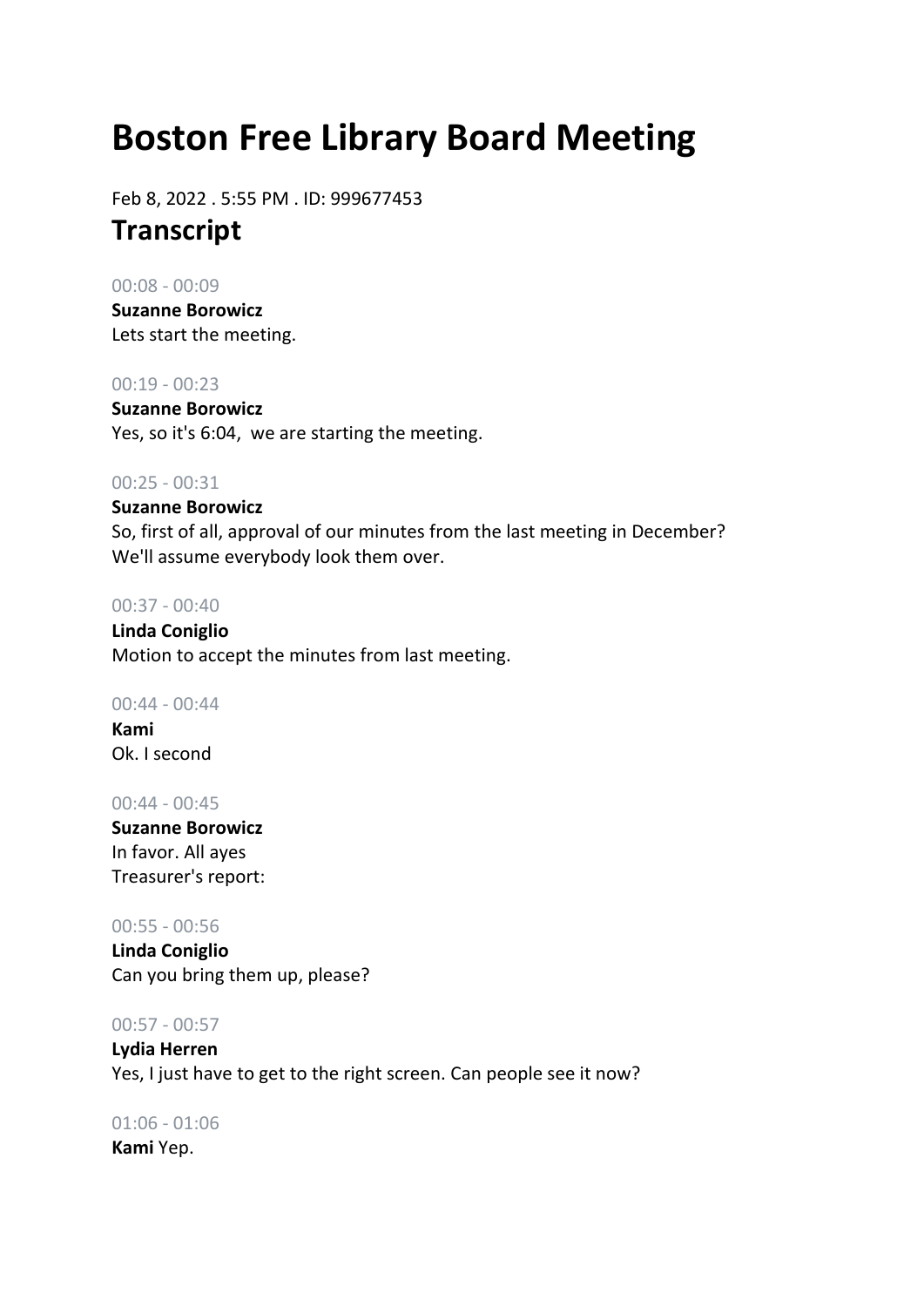## 01:13 - 01:16

#### **Linda Coniglio**

That's the end of last year's report, so everybody can see.

# 01:21 - 01:23

#### **Suzanne Borowicz**

Is there a way on my screen to make it bigger? I actually can't see anything. Ok, Oh, it's better.

# 01:48 - 01:51

# **Linda Coniglio**

We ended the year, obviously, on a good point. With the proceeds from the Book sale in there and everything. Obviously, the savings counts not earning any interests really? During December or early January, we got the letter from the bank that we haven't used the savings account. So, we should probably think about transferring some money to something small into it so we keep it active.

Then, Lydia, if you want to move to the February one. There's really no activity, per se, in January. A couple of small donations and Lydia hasn't written any checks that I'm aware of in February, so. And the CDs don't come up come due until June. They're making very, very little. So I wouldn't suggest doing anything with them until several meetings down the road.

I don't know what Lydia's planning on spending money on. That'll be for her to talk about.

# 03:17 - 03:21

#### **Suzanne Borowicz**

Linda, what should we do about the savings account.

# 03:27 - 03:35

#### **Linda Coniglio**

Something small, they need activity in it so that they don't consider it abandoned property, OK.

#### 03:39 - 03:41

# **Suzanne Borowicz** So, do we need to make a motion? Where will it be transferred from?

03:43 - 03:44 **Linda Coniglio** The checking account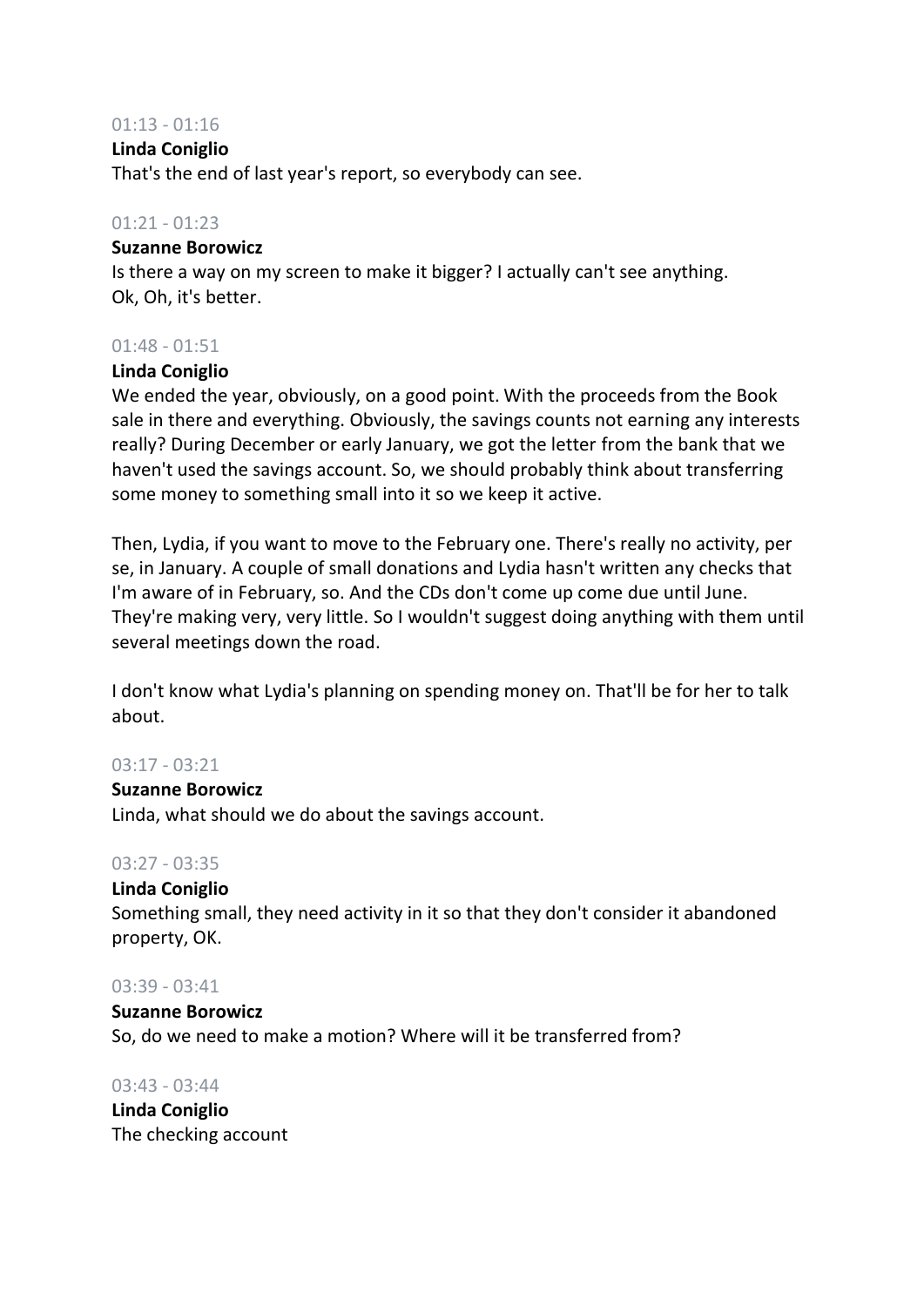#### 03:45 - 03:46

**Suzanne Borowicz** Oh, OK.

# 03:48 - 03:54

# **Linda Coniglio**

I would write a check from the checking account, put it into the savings account for whatever amount we agree on.

# 03:56 - 04:01

# **Suzanne Borowicz**

So what \$500 dollars, or is that too much, or too little, or.

# 04:01 - 04:02

# **Linda Coniglio**

Lydia, what do you do have use for the money that's in there? We could transfer it back and forth.

# 04:15 - 04:23

#### **Lydia Herren**

We're anticipating getting \$2000 from community Development fund, which I mentioned back in December. So that should be coming through fairly soon, I would think and that would go into the checking account.

So, considering that we should have \$2000 coming into it, I think we're probably OK to transfer \$500 out.

# 04:38 - 04:46

# **Suzanne Borowicz**

Alright, we need a motion to transfer \$500 from our savings, from our checking account into your savings account.

#### 04:46 - 04:49

**Kami** I can make a motion to do that transfer.

#### 04:49 - 04:51

**Suzanne Borowicz** Ok, and second.

04:52 - 04:53 **Matt Boyle** I second.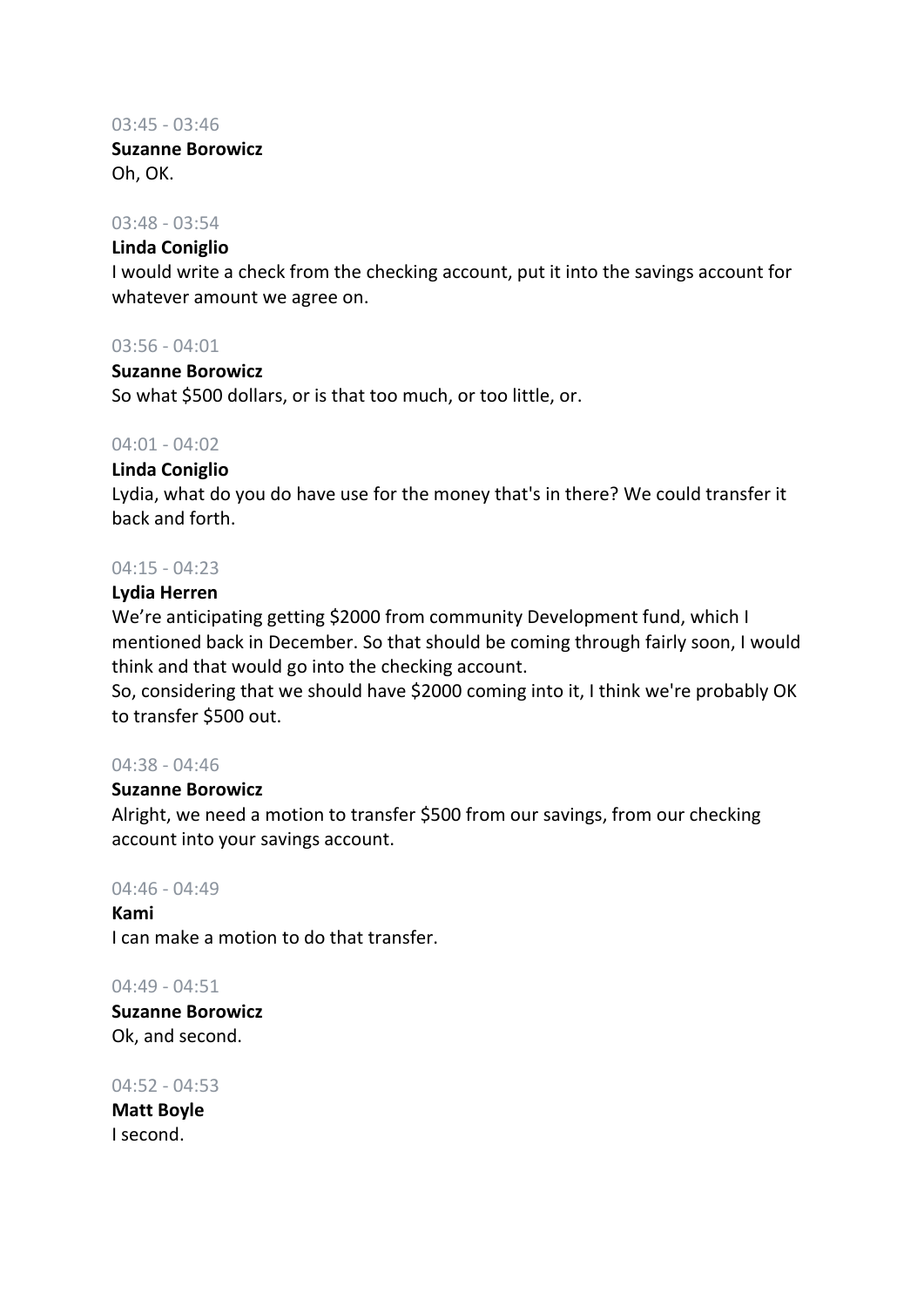04:54 - 04:55 **Suzanne Borowicz** All in favor. All ayes

#### 05:06 - 05:07

**Suzanne Borowicz** Any questions for Linda?

# 05:09 - 05:13

**Suzanne Borowicz** Ok, we need a motion to accept the Treasurer's Report.

#### 05:14 - 05:17

**Matt Boyle** OK, I motion to accept.

#### 05:20 - 05:20

**Kami** I second it.

#### 05:21 - 05:22

**Suzanne Borowicz** And in favor.

# 05:23 - 05:23

**Suzanne Borowicz** All ayes

#### 05:25 - 05:29

**Suzanne Borowicz** All right on to the Director's Report and a whole bunch of stuff.

# 05:30 - 05:33

**Lydia Herren** Yes, let me just write those down, so I get them right.

#### 05:45 - 05:46

# **Lydia Herren**

Ok, so here's my report you can all see that on the screen. First, I'll just go through the basic stuff and the contract account is at \$8037.50. And these are the checks that were written since the last board meeting.

We did have to have the parking lot salted twice. I don't really see any way around that. I've gotten estimates from would be more expensive.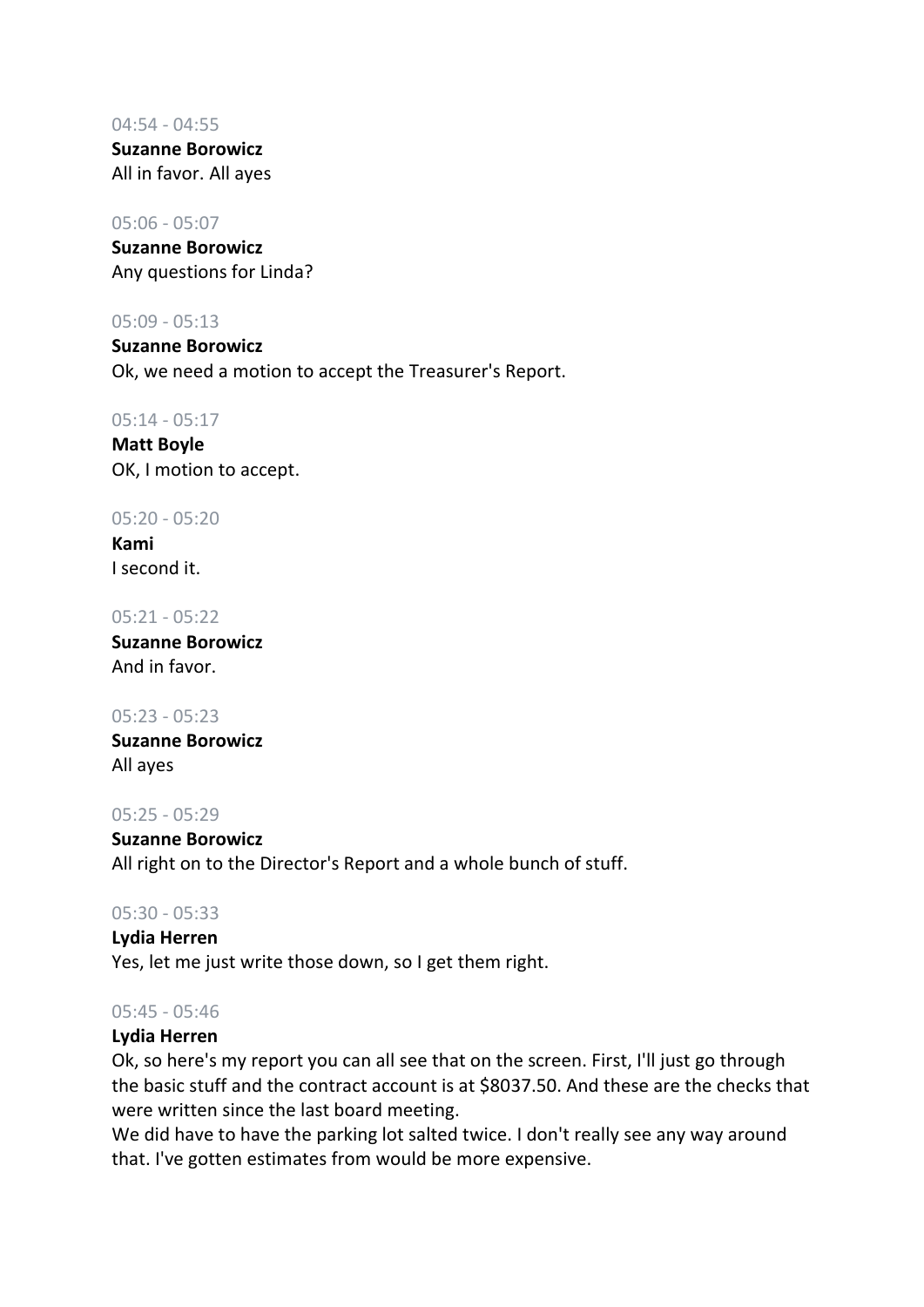Final payroll report for 2021 has us under budget, with a surplus of \$5639. It's mainly due to the voluntary redistribution of hours between senior library clerk positions and senior and page positions. Those positions are obviously cheaper. The county appropriation, the BECPL has provided the Boston Library with a county appropriation of \$7045, which helps to cover costs in the contract account. That's going to offset the reduction and fine revenue and the removal of the holds fees. The next item on my agenda here is the Association Budget.

So I have a proposed budget for 2022.

It's part of the New York State Minimum State Standards that we have a written and approved budget for the library.

We've always had one of those for the contract account that's done with the Central business office, but we should also have one for the Association account.

I'm using the same format as in previous years. So this is basically how the numbers came out for 2021 income.

That includes the Program and Equipment and Facility Initiative.

Expenses were higher because we had ongoing grant funding that took place. So the heating system that was put in last winter is under that as well. If you looked at the actual expenses without grant expenditures and transfers to savings, it was only a little over \$3000.

So for 2022 anticipated budget, I'm basing it off of previous numbers. We've already gotten a thousand dollars from the town of Boston. The Town of Colden Board has approved \$1,500 for libraries including us. We won't get that until the fall, but it was put through in their budget.

# 08:37 - 08:37

**Suzanne Borowicz** Good.

# 08:38 - 08:43

# **Lydia Herren**

And then the community neighborhood development fund, this was secured by Legislative Mills. So that should be coming through too.

Programming reimbursements: that's dependent on what the Year End appeal ends with from BECPL

Same thing for the fundraisers: These numbers are kind of up in the air depending on what we're able to do.

Looking at expenses:

Again, basing it off of previous years, but hoping that we can spend a bit more on programming this year because we'll be able to do more.

Building maintenance and repair is another area that's obviously fairly volatile.

The only project that I have definitely on the schedule is taking down the chimney in the spring so that we don't have ongoing bat problems this year too.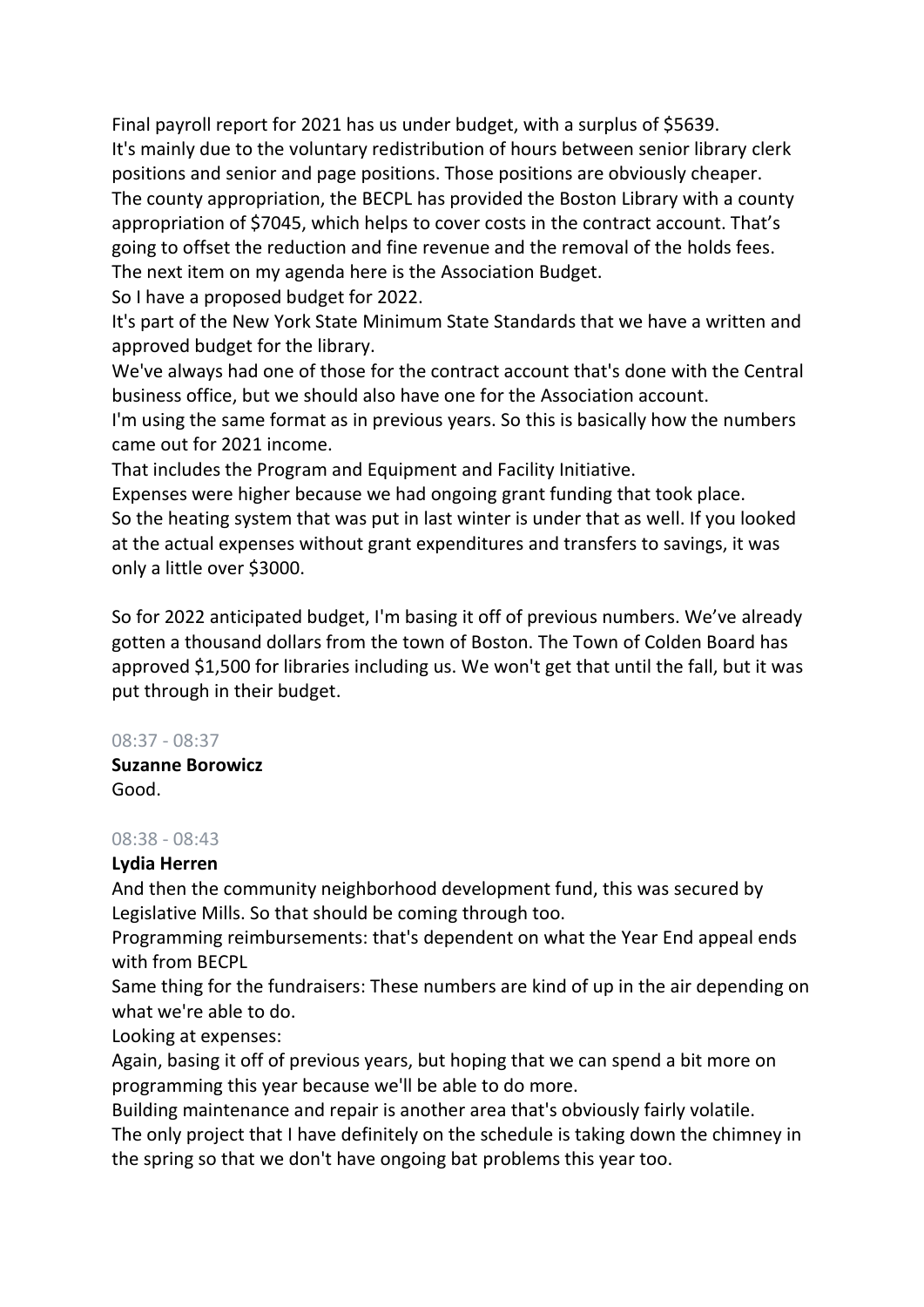And then the Library of Things expenditures, outdoor programming and garden space.

So, does anybody have any questions or concerns or want more detail on any of this?

# 09:55 - 09:56

**Suzanne Borowicz** Ok.

09:57 - 09:59

**Suzanne Borowicz** So I think we need a motion to accept the budget

# 10:01 - 10:02

**Linda Coniglio** I make a motion to accept.

# 10:06 - 10:08

**Suzanne Borowicz** Ok, all in favor. All Ayes

# 10:17 - 10:17

**Lydia Herren** Great.

# 10:26 - 10:31

# **Lydia Herren**

The lease depository agreement has gone through for 2022, so we already received the check.

The State report is currently in progress for 2021.

The non-financials are pretty well underway, the financial section, we don't start until the end of this month.

That'll be finished in March.

And then all of that information goes into our 2021 report community.

So I just wanted to take this opportunity to ask if there's anything that we should be including different on the membership form this year.

When I start preparing those, do you want to keep the same dues?

Anything that anybody has any ideas for changing that out?

Obviously it will be all different pictures and different colors, but as far as putting the same format, I'm going to update the statistics.

Same basic format, the same dues, unless you would like anything changed.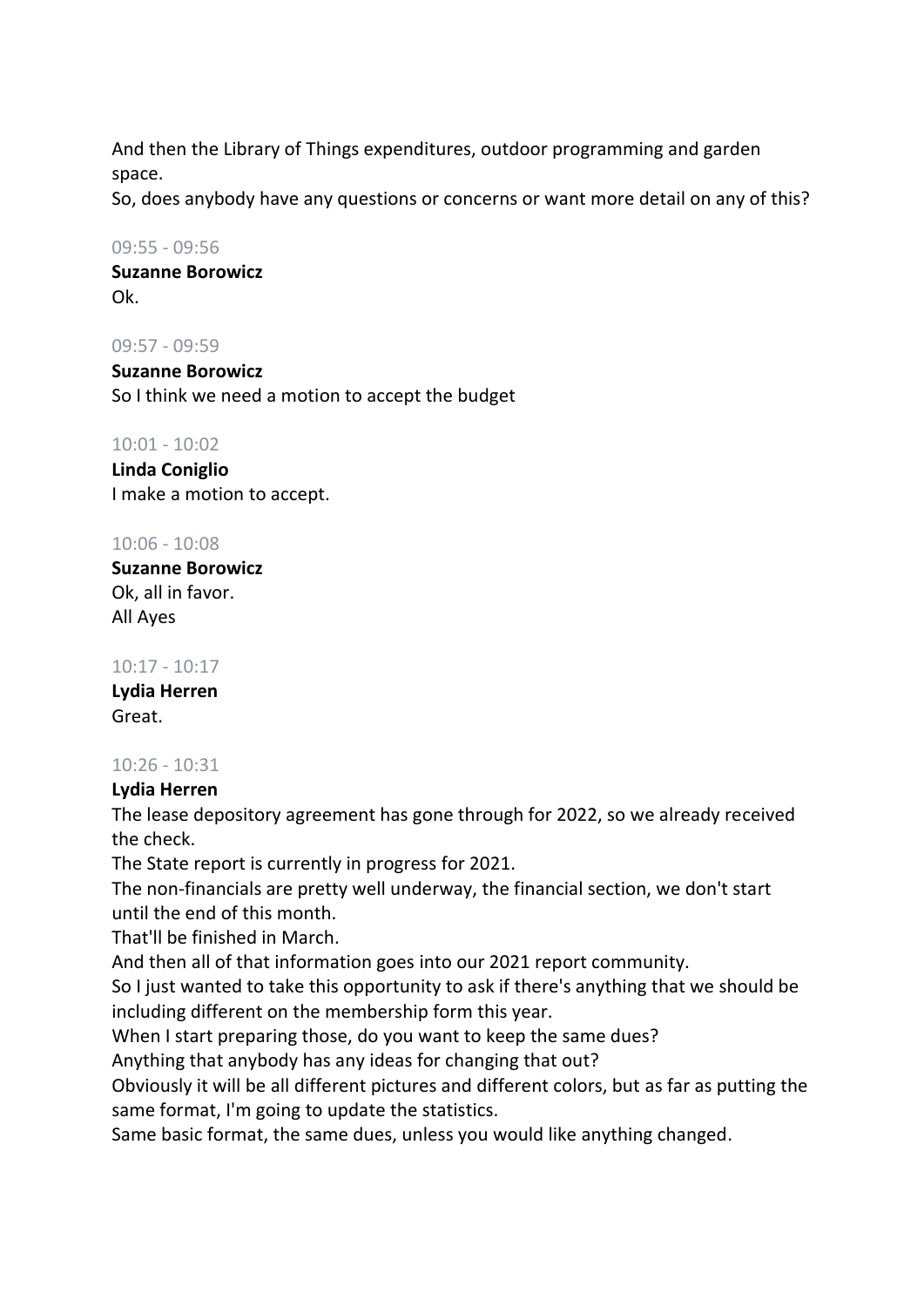# 11:47 - 11:52

# **Linda Coniglio**

People seem to be pretty consistent with what they've gotten used to.

# 11:57 - 12:08

# **Lydia Herren**

Then just a few statistics for 2021:

So, throughout the year we had 13,459 visits. So that was up 20% from the year before. We were closed for three months in 2020, so it should be up that much. Then, our circulation was 23,697 items.

And that does only represent a 3% increase from the year before.

So, circulation was down significantly over the last two years, Obviously, all pandemic related.

Program attendance also significantly down. Our traditional program attendance was 1500. Virtual program attendance was close to 6000.

# 12:46 - 12:46

# **Suzanne Borowicz** Sounds good to me.

# 12:47 - 12:50

# **Lydia Herren**

Yeah, considering everything, yeah, it's not too bad.

Since the beginning of November, we've had 25 new library card users sign up the Boston, and then these are the statistics for the month of January.

So, 850 visits, 1500 items, circulated, 139 Wi-Fi logins and 63 computer sessions.

And then the next thing, Oh, I forgot to hold on one second.

I need everybody to review their contact information.

This has to go in our State Report and they also do the trustee contact information through Central.

So I just want to make sure that everybody's name, address, phone number. And the cell phone numbers don't go into any of the reports, just home phone numbers and e-mail addresses, as well.

# 13:56 - 13:57

**Suzanne Borowicz** Mine's, correct.

14:03 - 14:05

**Lydia Herren** Matt, I have: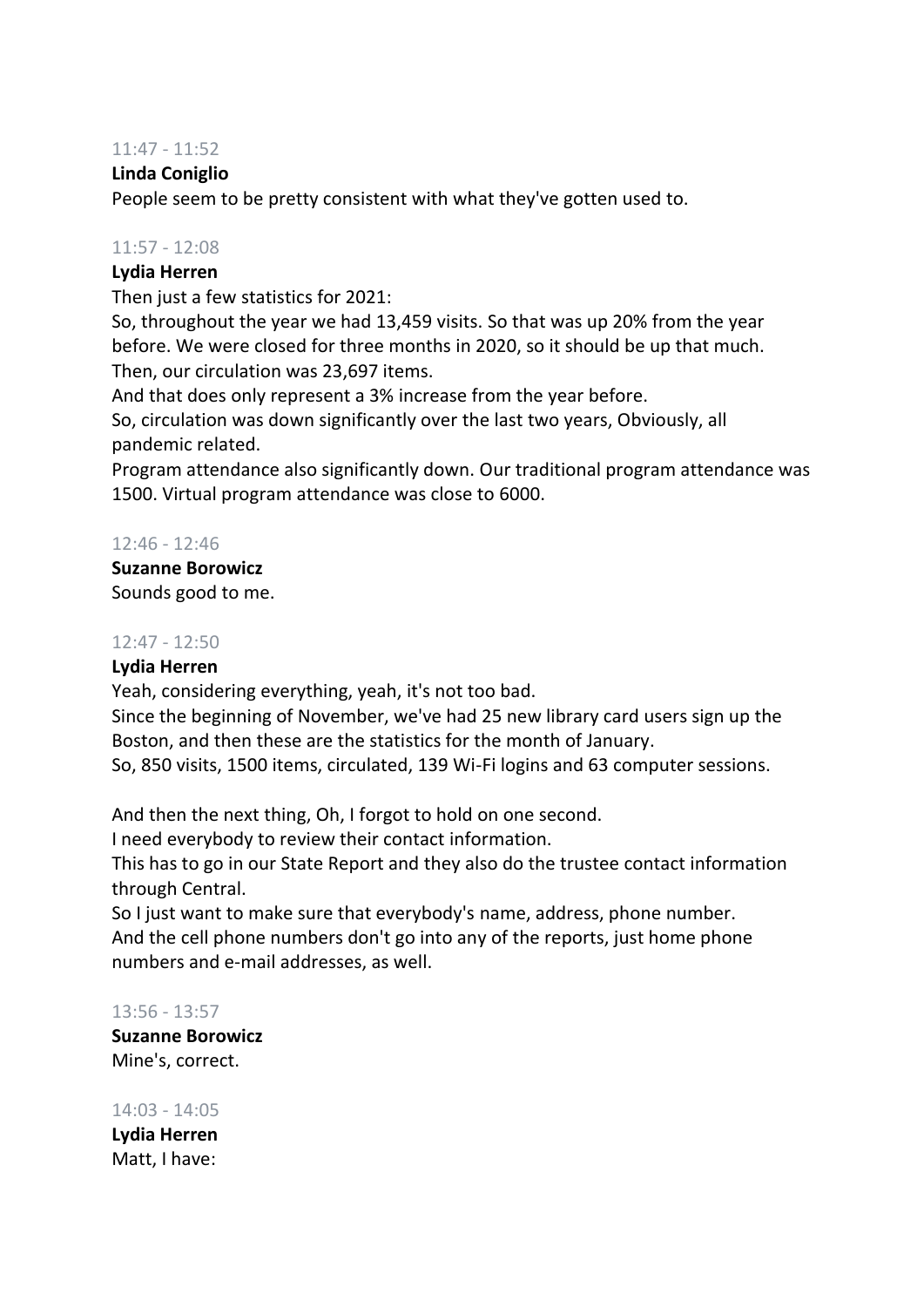(private address and email).

# 15:31 - 15:32

**Lydia Herren**

I'll save that.

Thank you.

Under the correspondences since the last meeting we sent a thank you note to the Town of Boston for the lease and depository agreement.

And then I wanted to just let everybody know that we have an advocacy meeting through Zoom with Senator Galvin, this Friday at 11:00 AM, so if anybody is interested in attending, let me know.

I can forward, you'd be information on it.

They do ask that you let them know that you're going to attend.

Basically, it's just an opportunity to talk to him about what libraries do and why.

And then this is a bit of a review what the new minimum state standards are. So, a lot of the stuff that we actually went over the last meeting, I just wanted to kinda go through things.

There's the chart to that anybody can access if they want.

But we do have to review the bylaws every five years.

So we have to have our long range plan of service and which that's what we did at the last meeting.

Written policies of operation for the library must be reviewed and updated at least once every five years.

So we have a few of those policies to check off quickly today so that they are at least reviewed on that five year as well.

Programming, we're doing what we're supposed to be doing.

Technology training for staff, we are also checking those off.

Community partnerships is something that we can still continue to work on formalized agreements. So if people have ideas about organizations, in particular, that we should have formal partnerships with, that is something that we can definitely explore more in the future.

And then, beginning in 2023, trustees are going to be required to complete two hours of annual trustee training.

Susanne, do you want me to talk about that now or wait?

# 17:37 - 17:40

# **Suzanne Borowicz**

Let's wait till we're done with all these policies and, you know get it out of the way.

# 17:42 - 17:43

**Lydia Herren**

Alright, So I'm going to skip over that.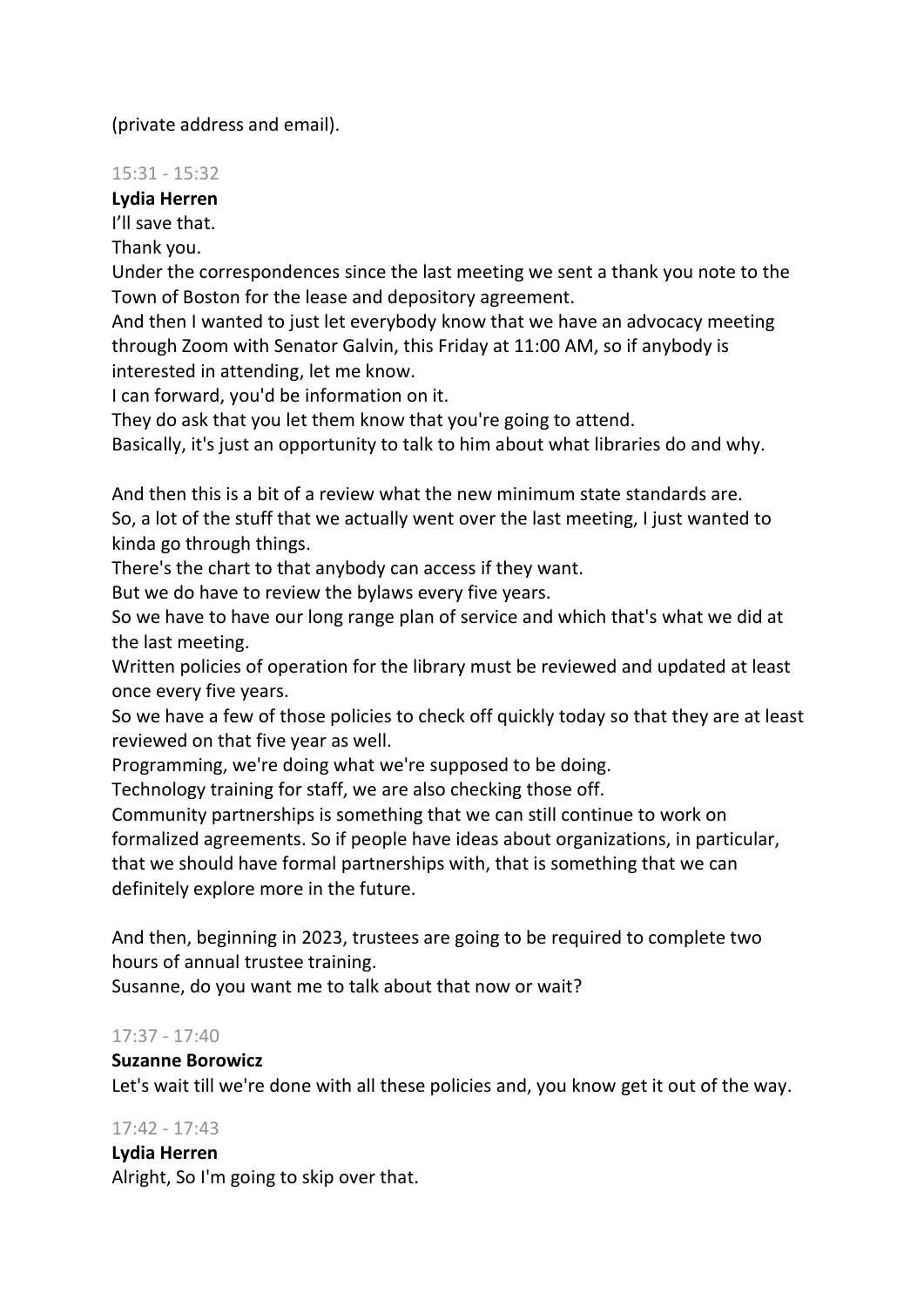Then, every policy should have a resolution and should be dated and numbered going forward.

So this is going to be our first resolution, We can batch them.

Basically, all the policies we look at today, we can put into one resolution, and it will have one number, but it'll list all the policies we discuss or change.

So I'm going to pull them up individually:

So the conflict of interest policy, this is basically exactly what central has. The language has changed, so that the Boston Free Library as listed in there. It makes sense, because it's required, we have to review annually and we have to sign it annually that we keep it consistent with therir updates.

So there's really nothing, There's no major language changes or anything from last year on this. I think I actually think it's exactly the same as last year.

But, then there is this form at the end. This is the disclosure statement that I need everybody to come in and sign. So basically, you either have to fill out any personal interests in the blanks or write none, and then sign and date, and that's kept on file here. So I would like to have all signed by March 1st, if possible.

# 19:15 - 19:17

**Suzanne Borowicz** That gives us plenty of time.

# 19:19 - 19:21

**Lydia Herren** Most of you are in on a regular basis.

# 19:26 - 19:27

**Lydia Herren** Any questions on the conflict of interest policy?

# 19:29 - 19:29

**Matt Boyle** No.

# 19:29 - 19:29

**Kami** No.

# 19:31 - 19:34

# **Lydia Herren**

The next is the procurement policy. Again, basing off of Central's, changes here are highlighted and we had already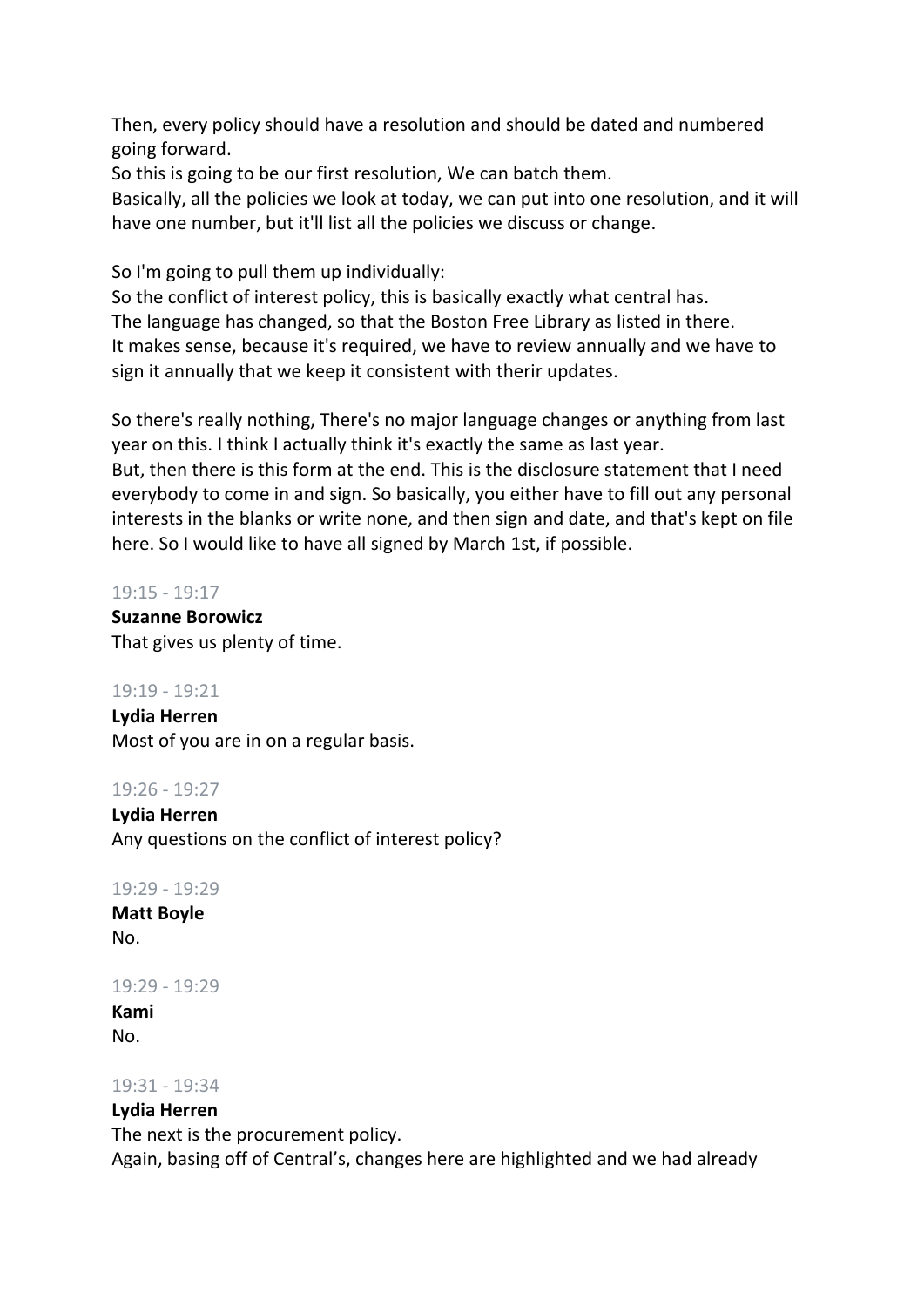accepted everything that was not highlighted here. These are just some additions to the language Central has made. Most of it is exactly the same, OK. Again, so that we keep everything consistent with central and then they added email quotes which make sense to have. Any questions on that?

# 20:41 - 20:41

**Linda Coniglio** Nope.

20:42 - 20:43

**Kami** Nope.

# 20:44 - 20:48

# **Lydia Herren**

All right, and then investment policy: I don't think there are any changes here. Everything here stays pretty consistent unless somebody wants to make a change in anything, but it's basically just saying that we how invest and that all of our investments are through Evans Bank.

Any questions there?

#### 21:13 - 21:13

**Linda Coniglio** Nope.

# 21:16 - 21:17

# **Lydia Herren**

Ok. Adding the section about e-mail reporting and allowing annual reports to be done, all of that central, and this little section is added by Central, just that the person who is the subject of a whistleblower complaint cannot be present during their deliberations.

The form stays the same. Any questions there?

21:52 - 21:52

**Suzanne Borowicz** Nope.

21:53 - 21:53 **Kami** No.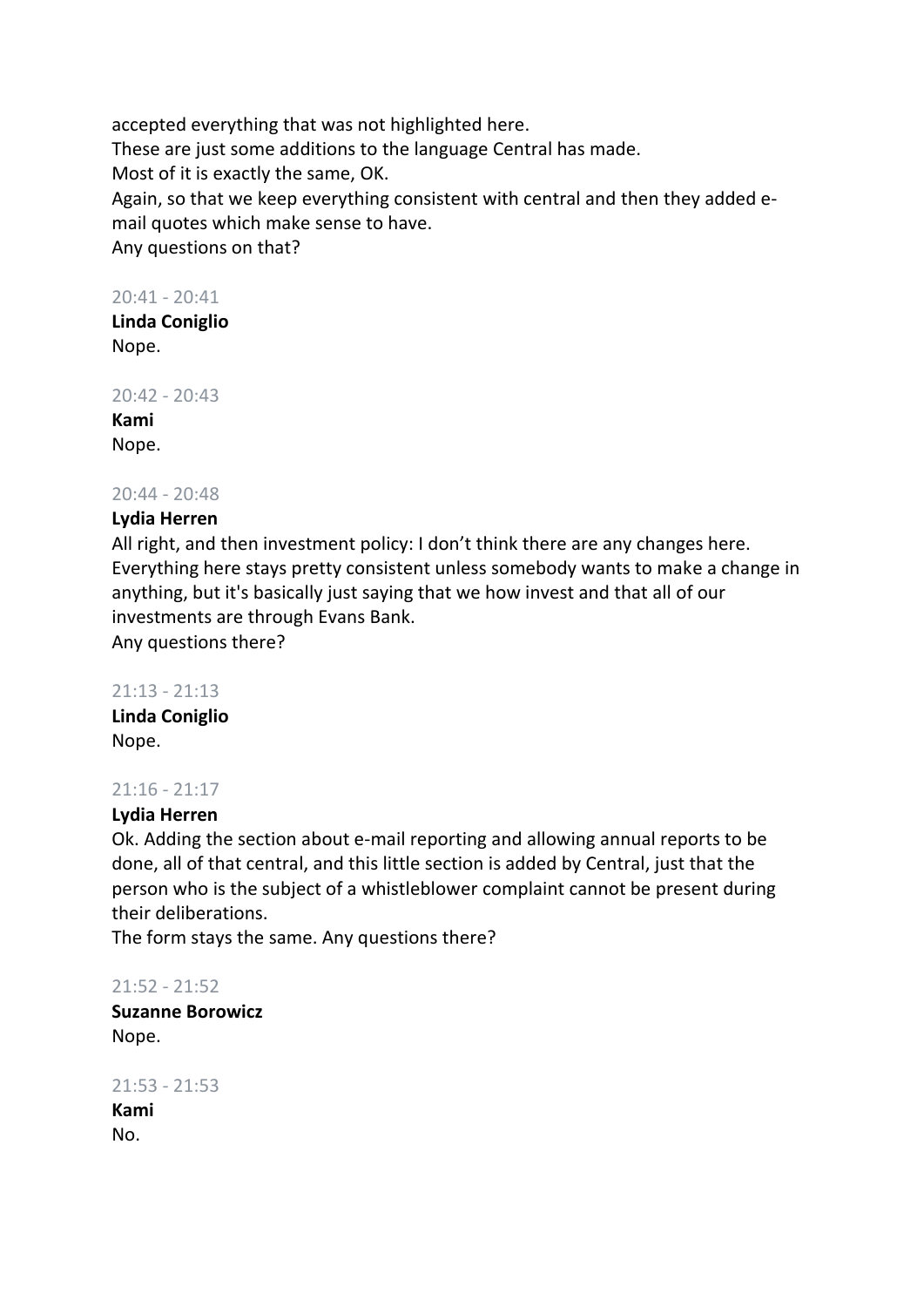# 21:54 - 21:54 **Linda Coniglio** Nope.

# 21:57 - 21:58

# **Lydia Herren**

FOIL: Nothing major has changed in this, just details how somebody would have to file freedom of information for access to something we have at the library. Somebody could potentially request something like our security camera footage or bills, or records like that, but they technically have to submit an actual appeal for that.

23:03 - 23:04

**Linda Coniglio** Gotcha.

# 23:05 - 23:08

# **Lydia Herren**

Ok, it has to do with the fact that we are a public building, but that actually leads us into this kind of gray area in reviewing the Rules of Conduct.

So to give you a little bit of background we've had a gentleman auditing library not for financial, but for a First Amendment rights.

Basically, what he does is he goes into the films and he'll film the employees and he says he's working on a news story and he basically just waiting to see if somebody in the library will confront him about it.

Then if somebody confronts him about it, he states that it's a public building and he is expressing his first amendment rights and that means he is free to fill in whatever he wants.

Which is not true because we are a limited public forum, but then also we fall into this additional gray area of being an association library.

So when he started visiting libraries, I started looking up some of the information, and basically, for purposes applying to Freedom of information Law, they consider association libraries, private, non-governmental entities, they also consider that employees of association libraries are not public employees, so we could tell him that he can't film us because we're not public employees.

# 24:42 - 24:45

**Suzanne Borowicz** I hear he is volatile, too.

24:54 - 25:01 **Lydia Herren**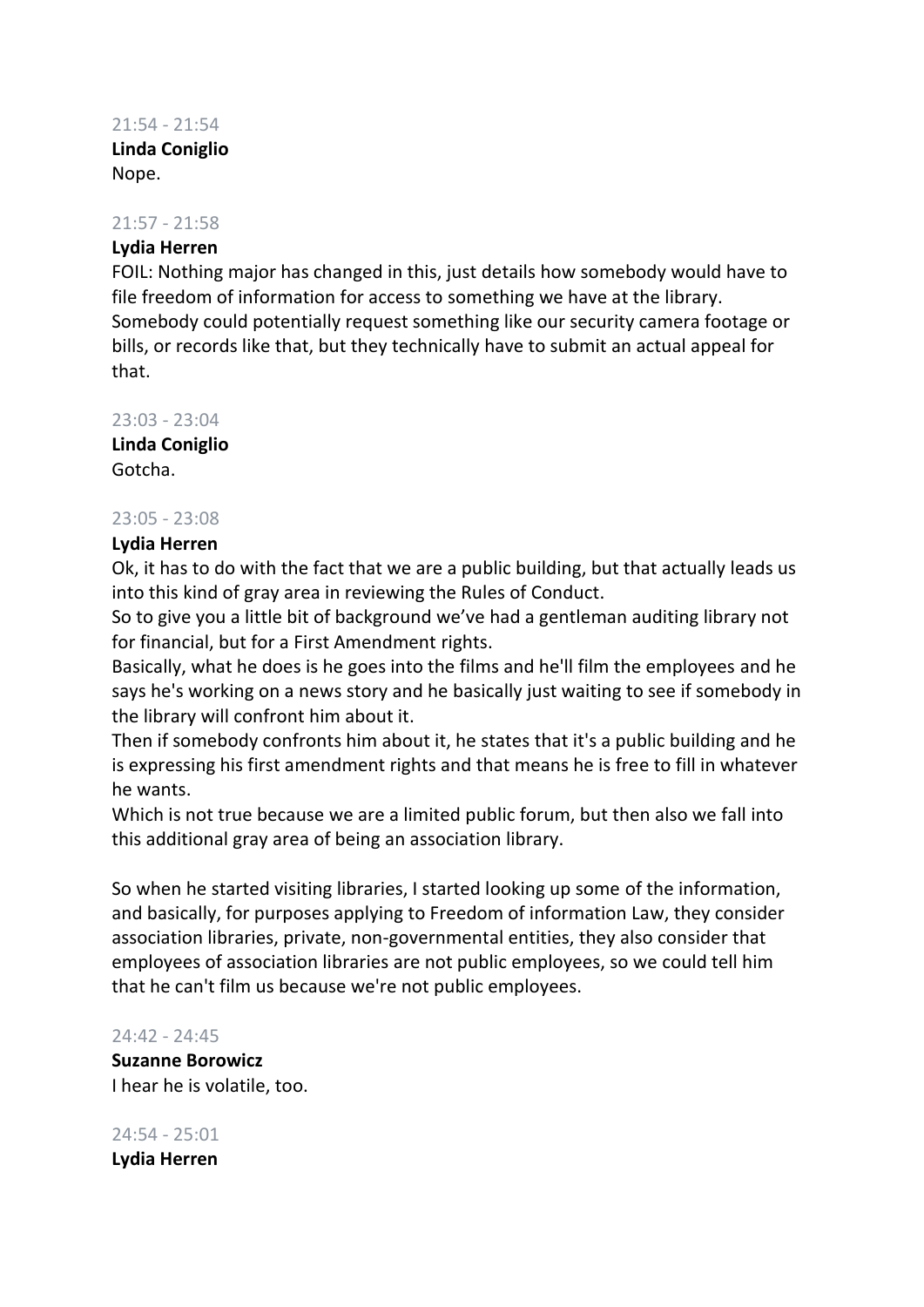And if he does just come in and is filming the stacks, I don't think that any of us will confront him. If he starts to really push it, I would just use the whole "we're an association library" and not a public entity.

There's the Law Doctrine that state that under a couple of different courts, the Association Libraries have not been deemed as public.

# 25:27 - 25:30

# **Suzanne Borowicz**

If you have to talk to him, stay near your panic button.

# 25:33 - 25:36

# **Lydia Herren**

So he hasn't been here yet, and he hasn't, I don't think hit any of the Association libraries at this point.

So that kind of brings up the point about the Rules of Conduct and we had to review them anyways because it's an annual review.

But I would like to add this section at the top, which is something that Central has in their Rules.

Then these highlighted thing are not in our policy. I think they should be. Our therapy dog is part of a library programs so that takes care of that. If we had somebody that was creating a problem by bringing in a dog we can point to this policy and just basically say, "it was not part of a library program and is not assisting a person, so don't bring them into the library."

# 27:00 - 27:01

**Linda Coniglio** That makes sense.

# 27:02 - 27:02

**Suzanne Borowicz** Yeah.

# 27:03 - 27:13

# **Lydia Herren**

For some reason, we didn't even have the sleeping or lying down part in there, either, which Central has. I don't think, again, that it really needs to be in there, but better to have it than not.

# 27:14 - 27:18

# **Suzanne Borowicz**

Well you had that guy sleeping in front of the door.

27:19 - 27:21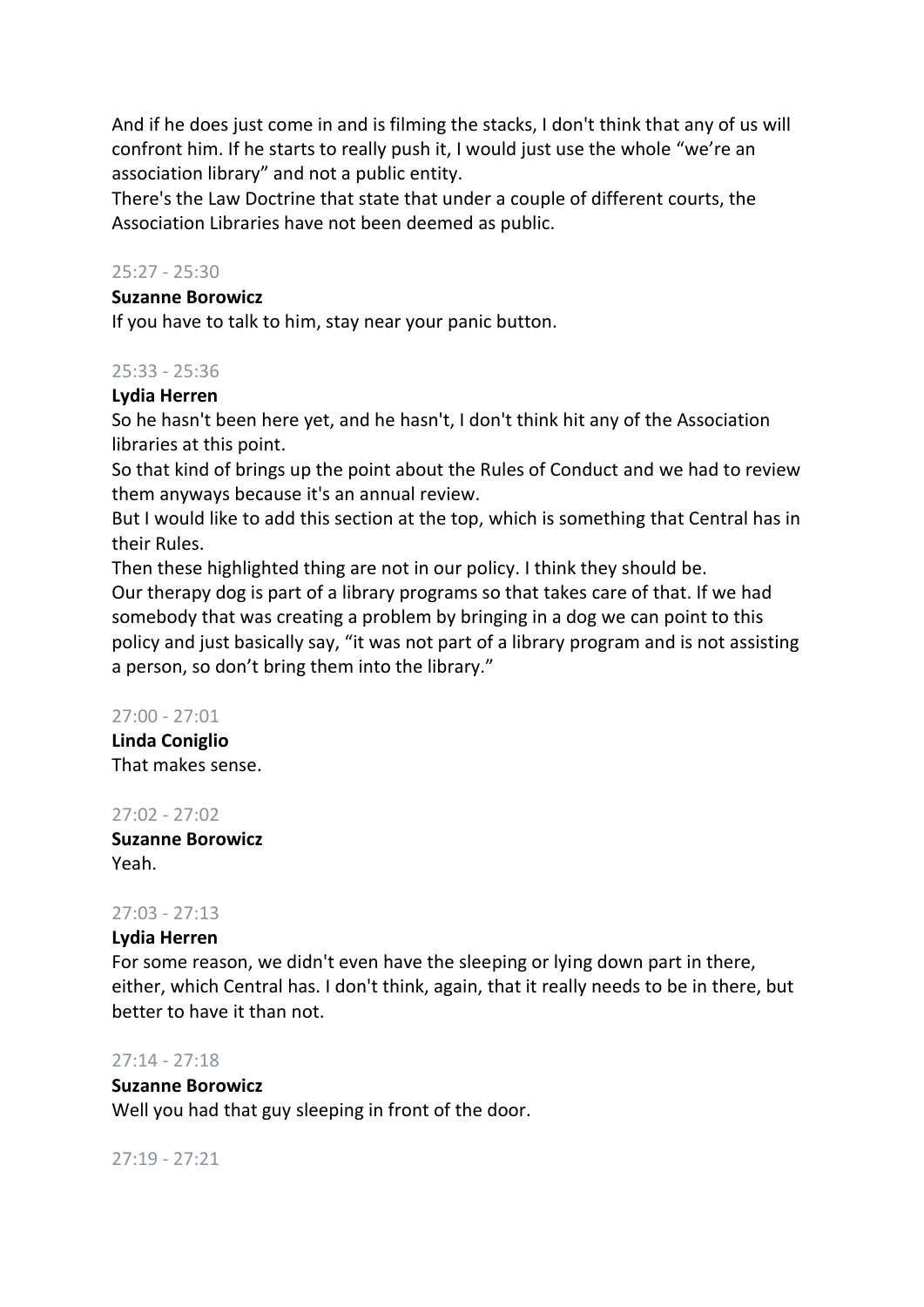# **Kami**

Yeah.

#### 27:23 - 27:27

# **Lydia Herren**

And then the big one is this photography or recording on library apprentices. And so right now, the vast majority of library rules of conduct prohibit photography without library permission.

I've been reading through it and about a fair number of other libraries that have had issues with the First Amendment audits and a lot of them say to spell that out particularly as to somebody who's recording or taking photographs strictly for their own personal use, as long as it's not a patron's library records.

Then you can put in additional requirements for somebody who's working on a news story or something like that, that they are certainly welcome to, but they need to clear it with the library.

It can't involve any patron's records or anything that would violate library confidentiality.

# 28:37 - 28:38

#### **Suzanne Borowicz**

And we have to be careful about children, too.

#### 28:43 - 28:59

# **Lydia Herren**

So that's kind of what I'm thinking is to expand this and I can continue cobble together something from some of these other policies and present something probably at the next meeting that we can add to the rules of conduct, if we feel that's the way we want to go.

I think it's I think it should be more clearly spelled out than just what we have.

29:05 - 29:07 **Suzanne Borowicz** Yeah, I think so, too.

#### 29:08 - 29:11

**Lydia Herren** Just to kind of prevent us from running into any issues there.

**Linda Coniglio** Like you said, better to have it in there and not need it.

29:17 - 29:33 **Lydia Herren**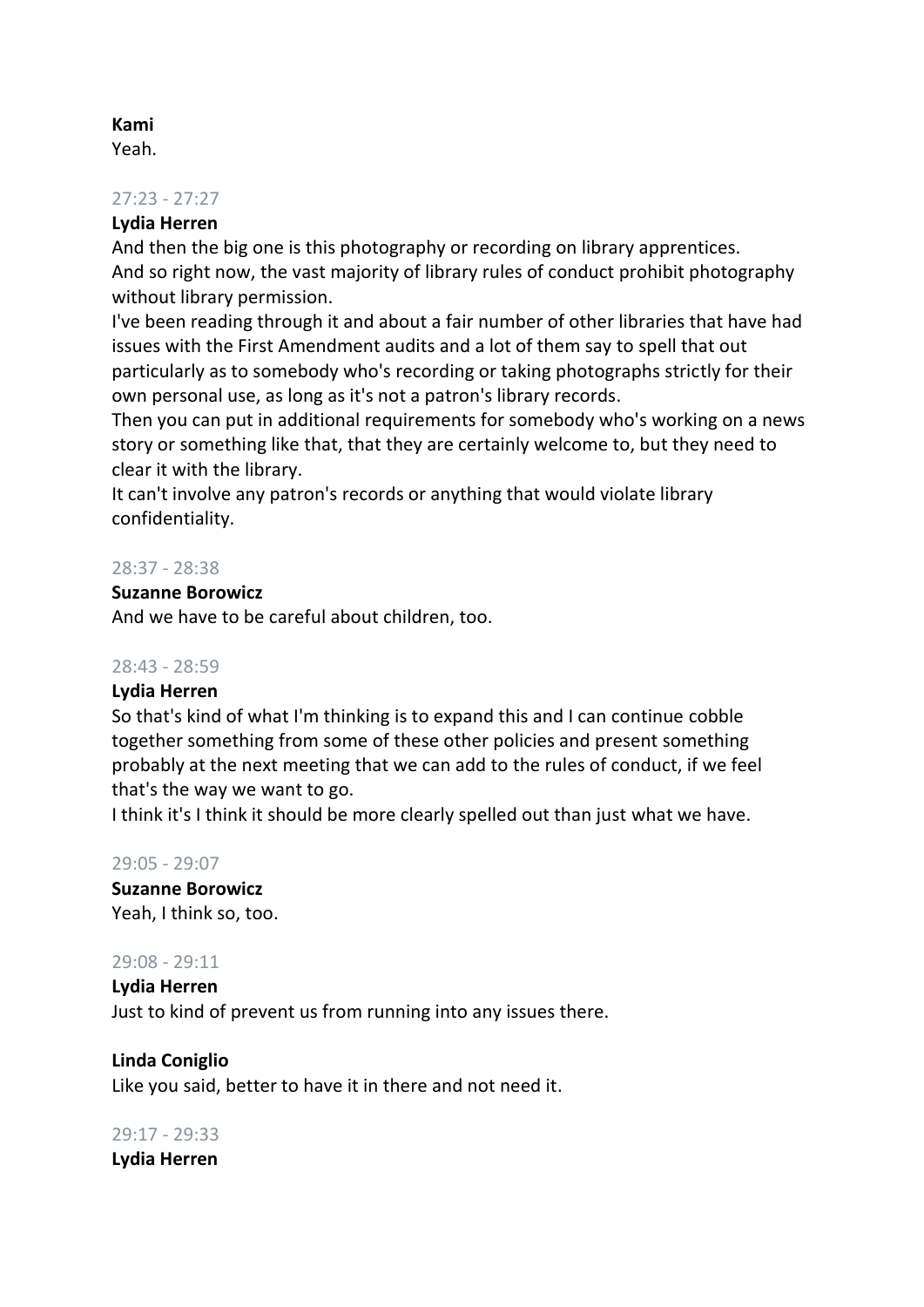Yeah, because that's the other thing, again, we're in this gray area because we are an association library, but should he come in, with these rules of conduct and he looks at that… Well, actually, I can't just say flat out no photography, unless I give you permission.

#### 29:50 - 29:52

#### **Suzanne Borowicz**

Yeah, he's looking for conflict.

# 30:00 - 30:14

# **Lydia Herren**

So, do you think if I just kind of break that out into personal photography, news, photography, or just spell it out in different categories, does that make sense?

# 30:16 - 30:19

# **Suzanne Borowicz**

And where would social media fall into that? I heard, what he wants to do is get conflict footage so he can post it on his Facebook page.

# 30:30 - 30:31

# **Lydia Herren**

He's posting it on YouTube as well, though he's framing it as if he's working on a news story, that's the way he has it.

# 30:57 - 31:01

# **Linda Coniglio**

So he's claiming there's no free speech or something at the libraries?

# 31:04 - 31:05

# **Lydia Herren**

Yeah. That's what he's claiming.

Social Media falls into a weird area, because if I could post it, if I'm taking a picture of the shelves, because I think they look pretty and I want to put them on my Instagram account, technically, that's personal use. Its not really a news story, but then it's out in public, so it's kind of a weird.

# 31:42 - 31:45

# **Suzanne Borowicz**

Well, I think it makes a difference to when people are involved, doesn't it? I can take a picture of the outside, a pretty yard or like you said the shelves nicely arranged. But then, when people are involved, that changes everything. And then, if there are kids, that changes everything again.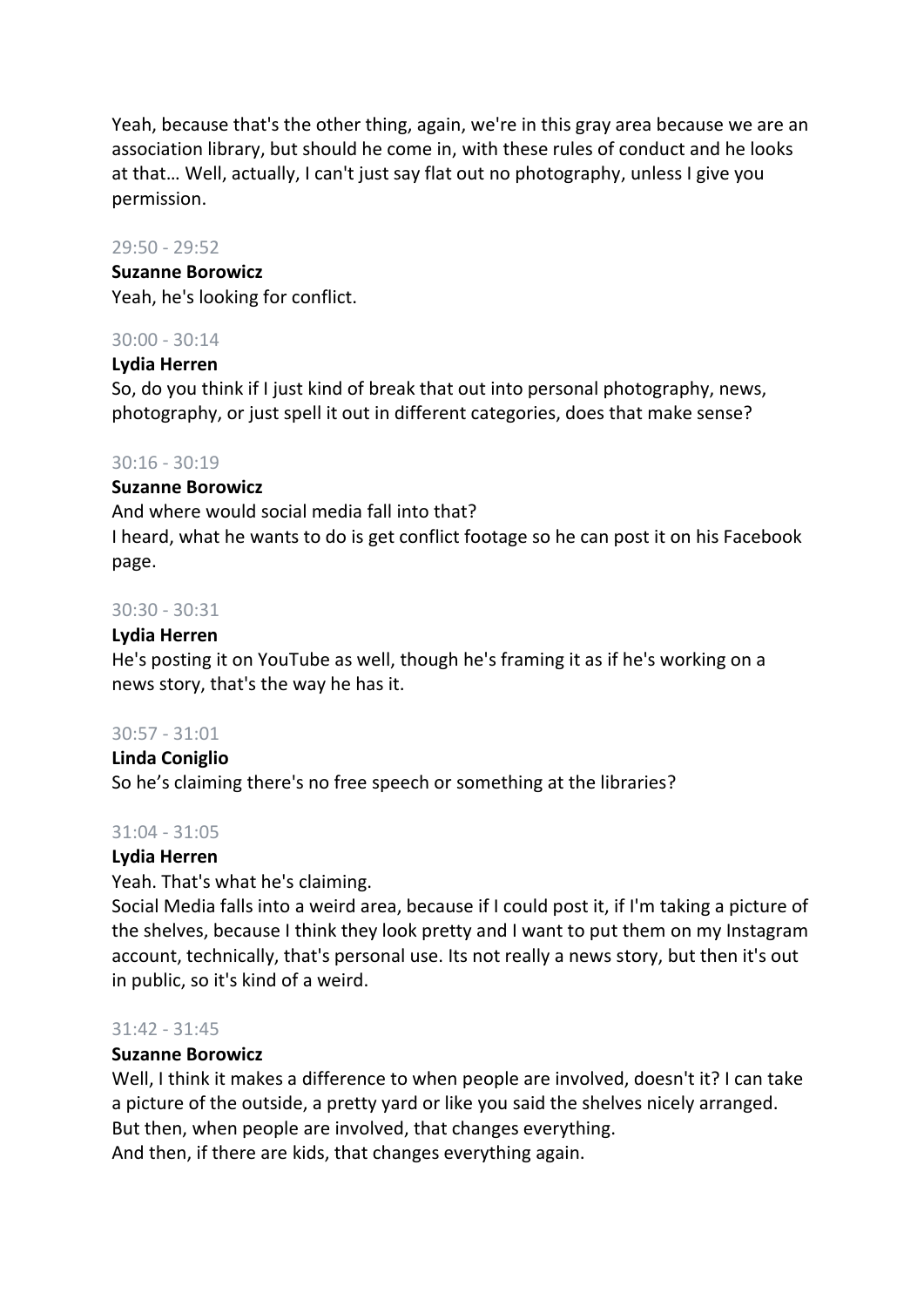#### 32:02 - 32:07

# **Linda Coniglio**

Yeah, for a news story don't they have to get permission for the people they're filming?

## 32:07 - 32:08

**Lydia Herren** Yes?

#### 32:09 - 32:11

**Suzanne Borowicz** As far as I know, yes.

#### 32:13 - 32:20

#### **Lydia Herren**

The claim is that people in a public space give up their right to privacy.

#### 32:31 - 32:33

# **Suzanne Borowicz** I don't know that that's exactly true. But I don't know that it isn't either.

# 32:42 - 32:57

# **Lydia Herren**

To some extent, it's true, but in other ways, it's not like I can be filming somebody as I go through the grocery store, I'm not going to be filming somebody checking out, or taking pictures of their credit card transaction. That is not OK, but they're in a public place.

#### 32:58 - 33:01

# **Suzanne Borowicz**

The other thing, too, has to do with, if you're filming a crowd and you're just getting the backs of people, right as you're filming somebody on stage, and that's OK.

#### 33:35 - 33:42

# **Suzanne Borowicz**

So do you want us to include this code of conduct in the blanket resolution or do you want to keep that out?

#### 33:43 - 33:43

**Lydia Herren** What do you think?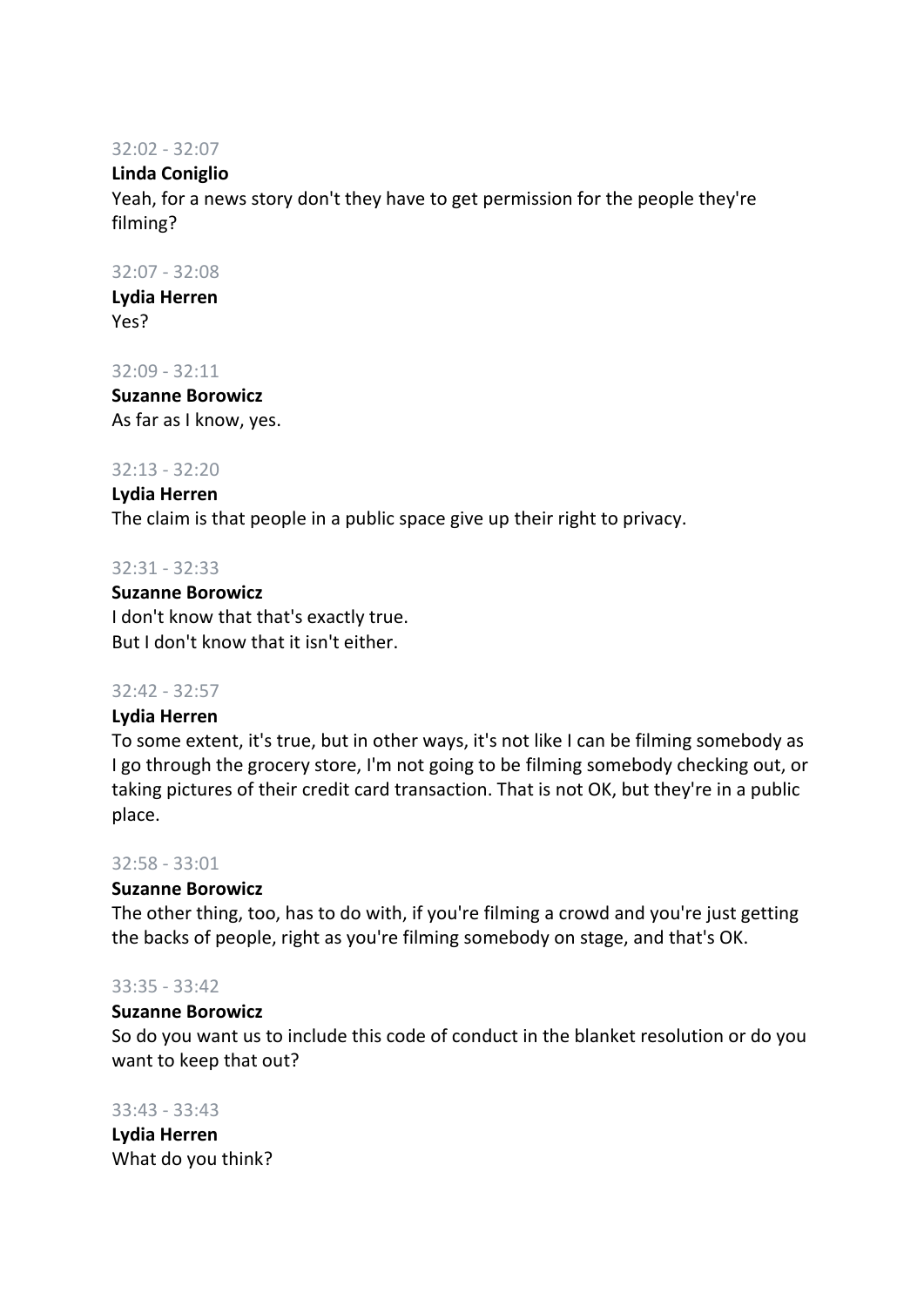#### 33:45 - 33:48

## **Suzanne Borowicz**

I think we should include it, so in case this guy shows up, it won't be in the in la la land with this policy.

#### 33:57 - 33:59

# **Suzanne Borowicz**

However you write it, at least it will be there.

#### 33:59 - 34:00

**Lydia Herren** Ok

#### 34:26 - 34:37

# **Lydia Herren**

Only other thing that we're looking at is the petty cash policy, and the only change that I made here is that I took out the language about candy bar sales because we're not selling candy anymore.

Then I added in that 3-d printing surplus would be put into the petty cash.

#### 34:48 - 34:49

# **Linda Coniglio** What about from the cricket? Has anybody started using the cricket.

# 34:54 - 34:58

# **Lydia Herren**

We're not going to be charging for that. That's a little different because people are going to have to bring their own supplies. So we'll offer that really basic card stock, and things like that. But most of that, we can get through our business office, within reasonable quantities, so we're not paying for that. So I don't have any fees from that.

# 35:20 - 35:23

#### **Linda Coniglio**

I forgot about that, that they're bringing their own supplies.

# 35:26 - 35:34

# **Lydia Herren**

The only other question I have on this is, I don't know how to maintain it at \$300 with what we're getting from the ongoing book sales shelf and the printing fees. So I don't know if we should look at a way of replenishing it once on an annual basis?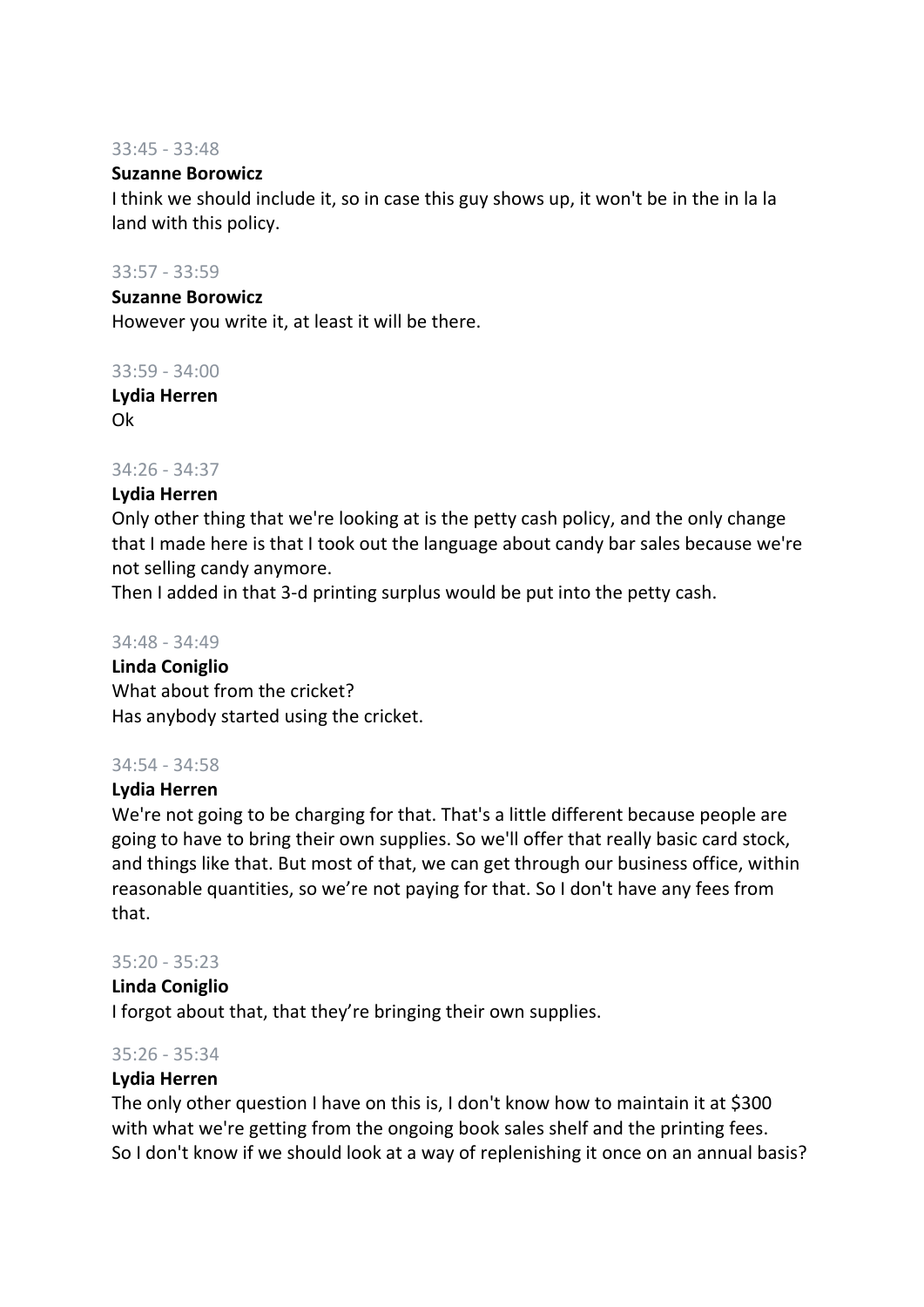#### 35:48 - 35:51

#### **Suzanne Borowicz**

Where does that say \$300? Ok, now I see it.

## 36:07 - 36:12

#### **Lydia Herren**

The money spent is mostly for programming supplies, things that I would pick up, prizes and stuff, mostly from dollar general.

#### 36:17 - 36:22

#### **Linda Coniglio**

I was going to say why aren't they in normal reimbursement or a Wal-Mart or Amazon charge?

#### 36:28 - 36:31

#### **Lydia Herren**

Well it wouldn't be Amazon because I can't use cash for those purchases.

#### 36:33 - 36:43

#### **Linda Coniglio**

What I meant was if you're buying something as a prize for either story time or whatever, why aren't they part of your normal programming supplies?

#### 36:44 - 36:50

#### **Lydia Herren**

What I would have to do is either pay for them myself and get reimbursed or use the debit card. But these are items that are a small amount, maybe part of another transaction. If everything has to go on the debit card then basically there wouldn't be a point in having a petty cash fund.

#### 37:09 - 37:12

# **Linda Coniglio**

You, guess my point is why are we using petty cash instead of debit?

# 37:17 - 37:23

# **Linda Coniglio**

Either the debit card or you buy something and we reimburse you for them for programming supplies.

#### 37:26 - 37:39

# **Lydia Herren**

Well, because I think part of establishing the petty cash fund was so that I didn't personally have to pay for things upfront because I think that's a lot to ask.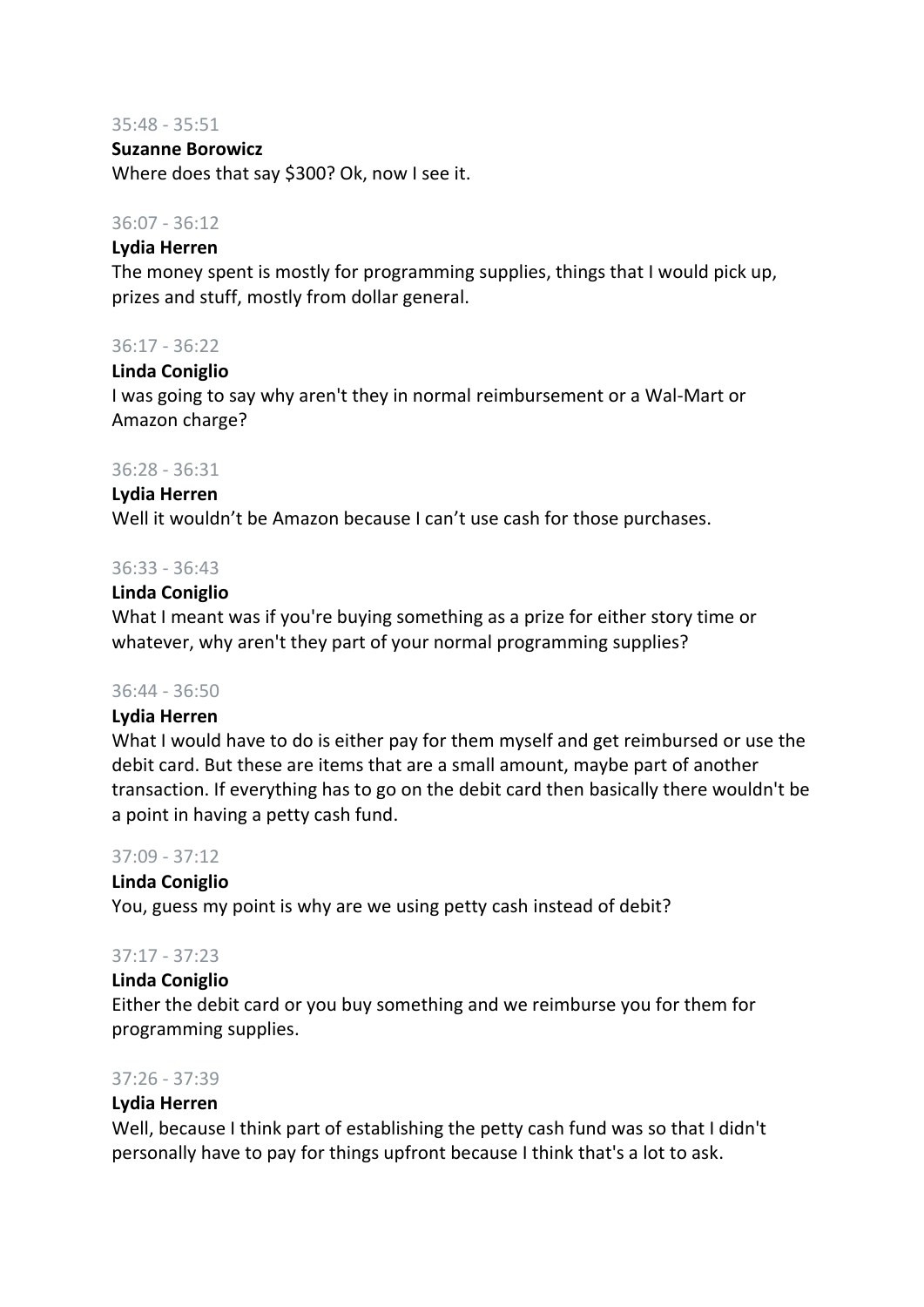#### 37:40 - 37:44

#### **Suzanne Borowicz**

I think that's why we did that a few meetings ago, or last year, or something.

# 37:47 - 37:55

## **Lydia Herren**

Its not only programming, it is going to also be things like toilet paper and cleaning supplies and things like that. Something that I might pick up while I'm out and I'm going to grab it but I have cash.

So I would reimburse myself through the petty cash rather than waiting for a meeting or a reimbursement, Does that make sense? I mean, I could do it differently.

#### 38:20 - 38:28

# **Linda Coniglio**

I think that we need to then replenish petty cash because it's either programming or a toilet paper for whatever.

#### 38:29 - 38:38

#### **Lydia Herren**

Yeah, my point is that it should be, but this was the way that the policy right now is that it was going to just be drawn from ongoing book sales and 3D printing. It really should be reimbursed from the contract or the association account.

I misspoke, it's an association account as I don't think that I can reimburse from the contract account to a petty cash fund.

#### 39:02 - 39:05

#### **Linda Coniglio**

Well, then we need to do it through the association account. But, yeah, those are expenses that should be recorded.

#### 39:13 - 39:14

#### **Lydia Herren**

Well, they are recorded in several different spots.

# 39:17 - 39:23

# **Linda Coniglio**

Well, I think that again, to keep the petty cash at a certain amount, you need to reimburse it.

# 39:36 - 39:37

#### **Suzanne Borowicz**

I have a suggestion. Just so you're not held to the 300, maintaining it \$300 all the time, what about if it was reworded to read "the petty cash amount will be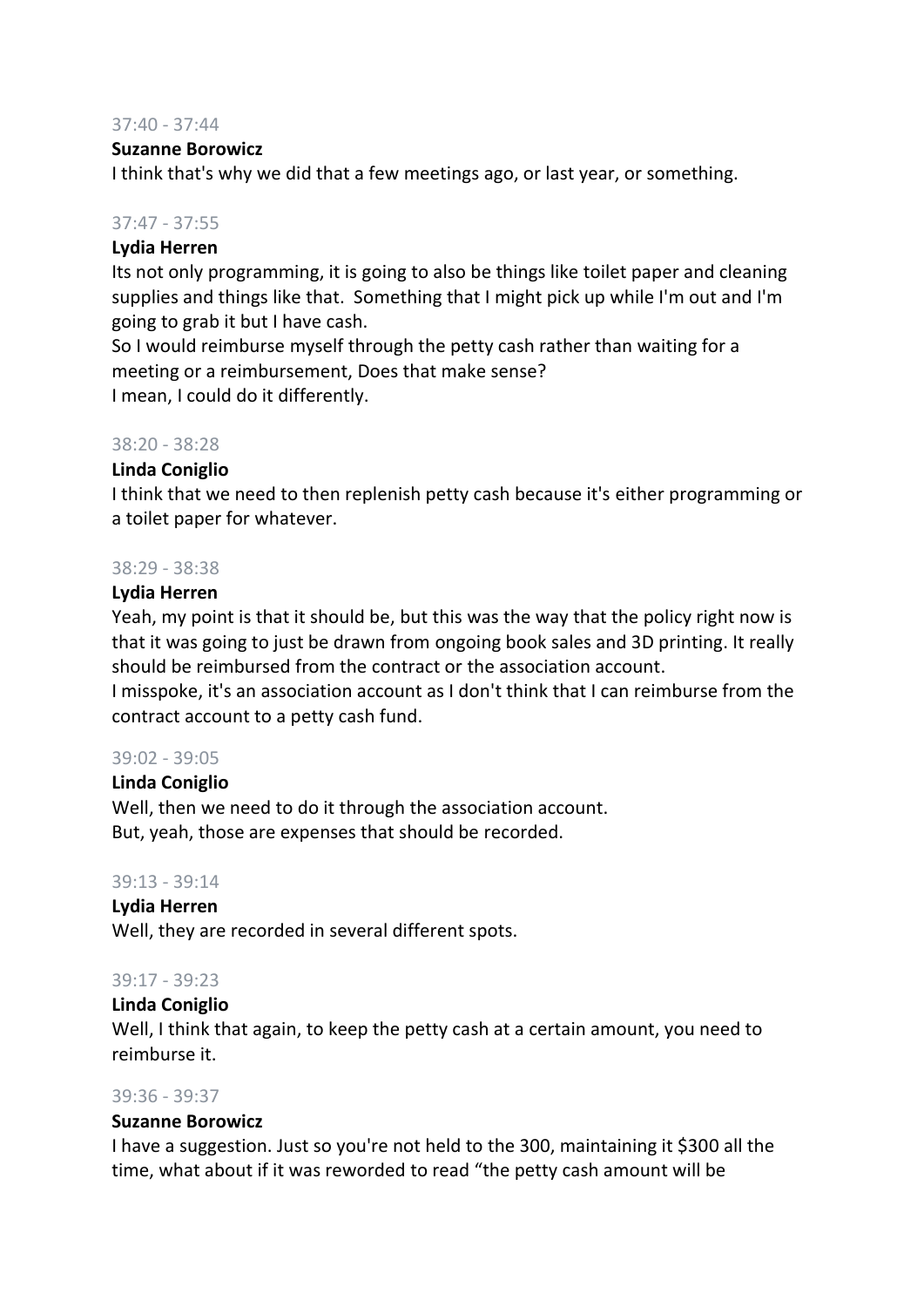maintained at no more than \$300."

You wouldn't have more than \$300 in the drawer at any one time, but it wouldn't look like it's pinning you down to always have \$300.

## 40:07 - 40:08

# **Linda Coniglio**

But I think we need to have that be reimbursed. Either every six months or once a year, or something like that, because if you're not getting enough, then for those expenses, you need to get money back into it.

#### 40:24 - 40:26

#### **Suzanne Borowicz**

Should that be in the policy then?

#### 40:33 - 40:33

#### **Lydia Herren**

How would I word that? It's not something that we use a lot, but there's also not a lot of money going into it.

#### 40:47 - 40:48

#### **Linda Coniglio**

Why don't you state that it gets reimbursed at least once a year?

#### 40:52 - 40:54

#### **Suzanne Borowicz**

Ok, yeah, then that leaves it open to leaves it.

#### 41:05 - 41:09

#### **Lydia Herren**

So "petty cash funds will be reimbursed: At least once a year from appropriate funds." Or account?

#### 41:20 - 41:22

#### **Suzanne Borowicz**

I think the word accounts is better than funds here.

# 41:24 - 41:25

**Linda Coniglio** Yes.

41:25 - 41:25 **Lydia Herren** Ok.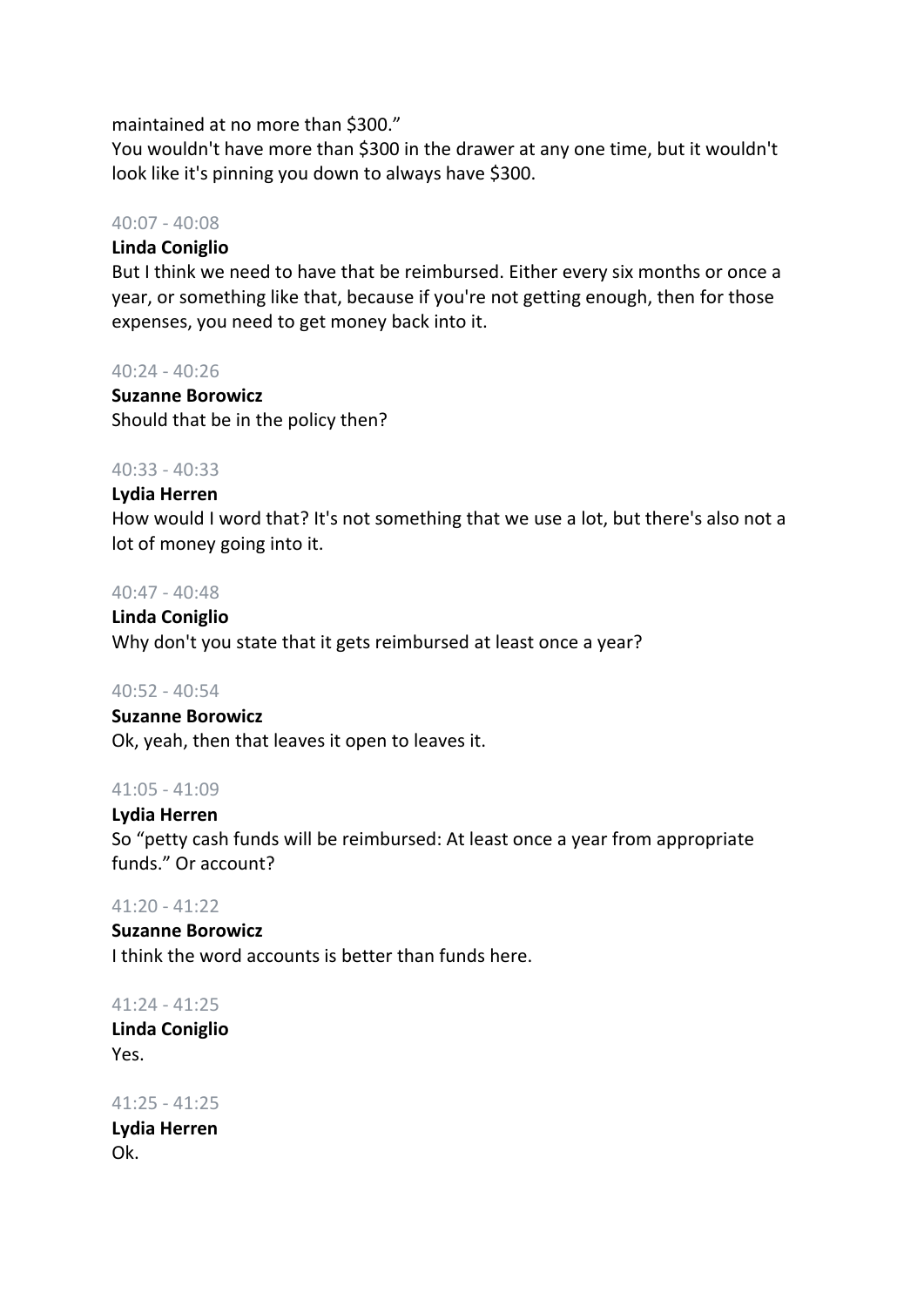#### 41:34 - 41:36

**Lydia Herren** Any further discussion on that?

## 41:38 - 41:39

**Suzanne Borowicz** I'm good with that.

# 41:40 - 41:40

**Matt Boyle** Sounds good.

# 41:41 - 41:41

**Linda Coniglio** That's fine.

# 41:45 - 41:50

# **Lydia Herren**

Last item before we circle back to trustee education is that we do need a new life member plaque.

# 41:54 - 41:57

# **Suzanne Borowicz**

Wait, hang on a minute, don't we need a resolution vote to accept all these policy changes.

# 41:59 - 41:59

**Lydia Herren** Yes.

# 42:00 - 42:06

# **Suzanne Borowicz**

Ok, so, we need a motion for a resolution to accept all these policies that we've reviewed.

# 42:08 - 42:09

**Kami** I will make the motion.

42:14 - 42:16 **Linda Coniglio** I will second.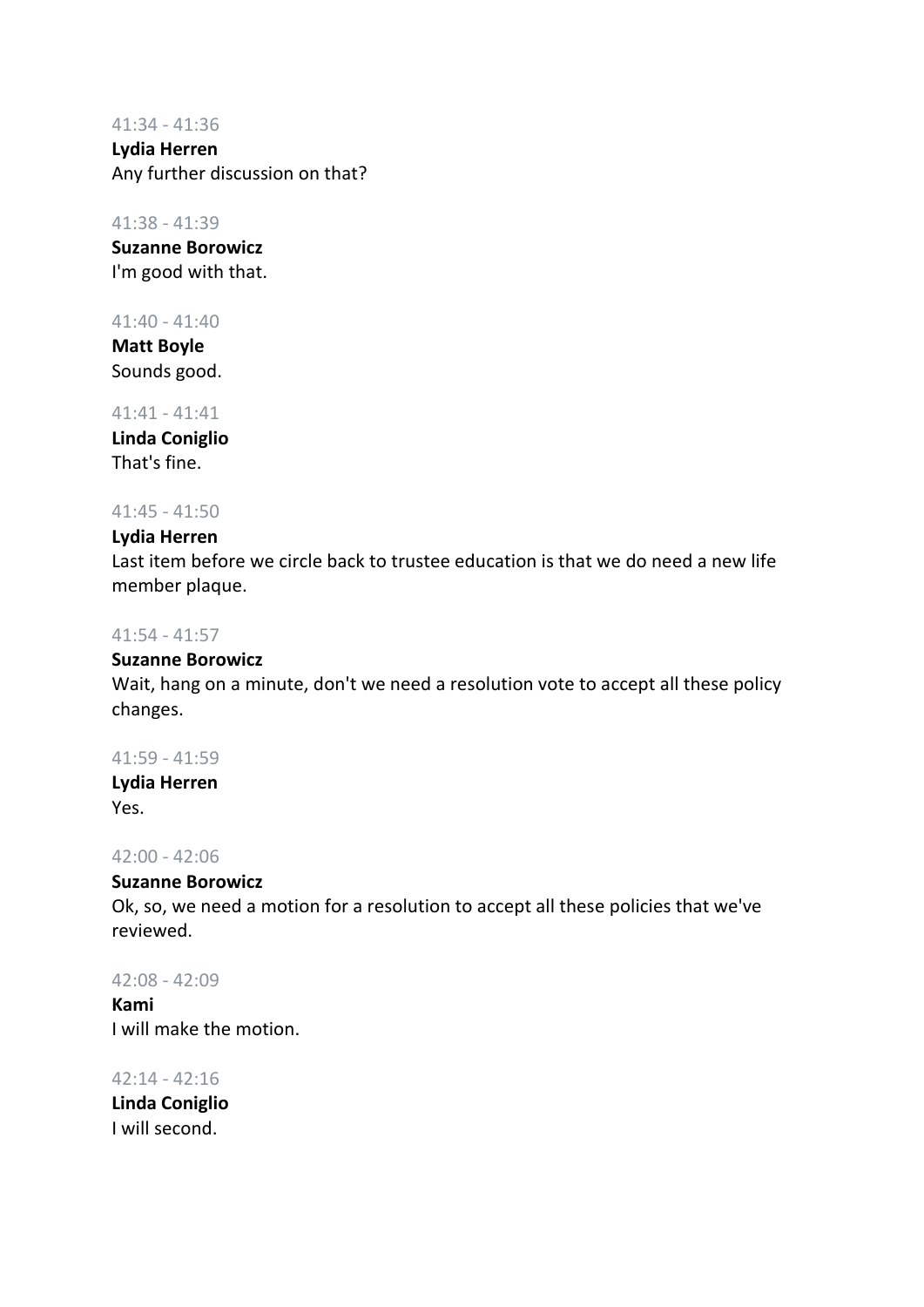# **Suzanne Borowicz**

And all in favor? (All Ayes)

# 42:30 - 42:36

# **Lydia Herren**

The plaque I would just buy from WildEye Laser Engraving, since they're the ones that have been doing the engraving for us, unless anybody has any other suggestions.

#### 42:39 - 42:40

**Kami** Sounds good.

# 42:46 - 42:48

# **Lydia Herren**

That's pretty much it. We got through all my policies. We can circle back to Trustee Education, Suzanne, if you'd like to talk about that.

# 42:57 - 43:01

#### **Suzanne Borowicz**

Yeah, Lydia and I think that we've come up with a brilliant idea to handle this two hour per year trustee education for all of us.

And you might remember in the past, when they were first talking about it, we said, "Well, you could go to an ACT meeting that would cover it.

So we thought that this is going to be implemented starting next year. So in February is usually our least filled agenda month, even with all the policies that we had to go through this time around, you know, it's still our least filled agenda month. So we thought next year, in February, most likely, we would gather at the library.

# 43:48 - 43:55

# **Suzanne Borowicz**

Lydia would have supper/dinner catered for all of us and we would watch a Webinar or two to cover the two hours, and then your two hours would be done for the whole year. So, what do you think?

We could change the time of our meeting for that meeting date too, if we wanted to meet, you know, a half-hour earlier or keep it at six, then that would mean that meeting would go till 8 for 2 hours.

Or we'd watch 45 minutes web webinar and then talk about it. We would watch the time to note that we get our two hours in. Because in talking about it, you're disseminating your thoughts to the others and you're understanding what you saw. Hopefully, or you're disagreeing with what we saw and that needs to be noted.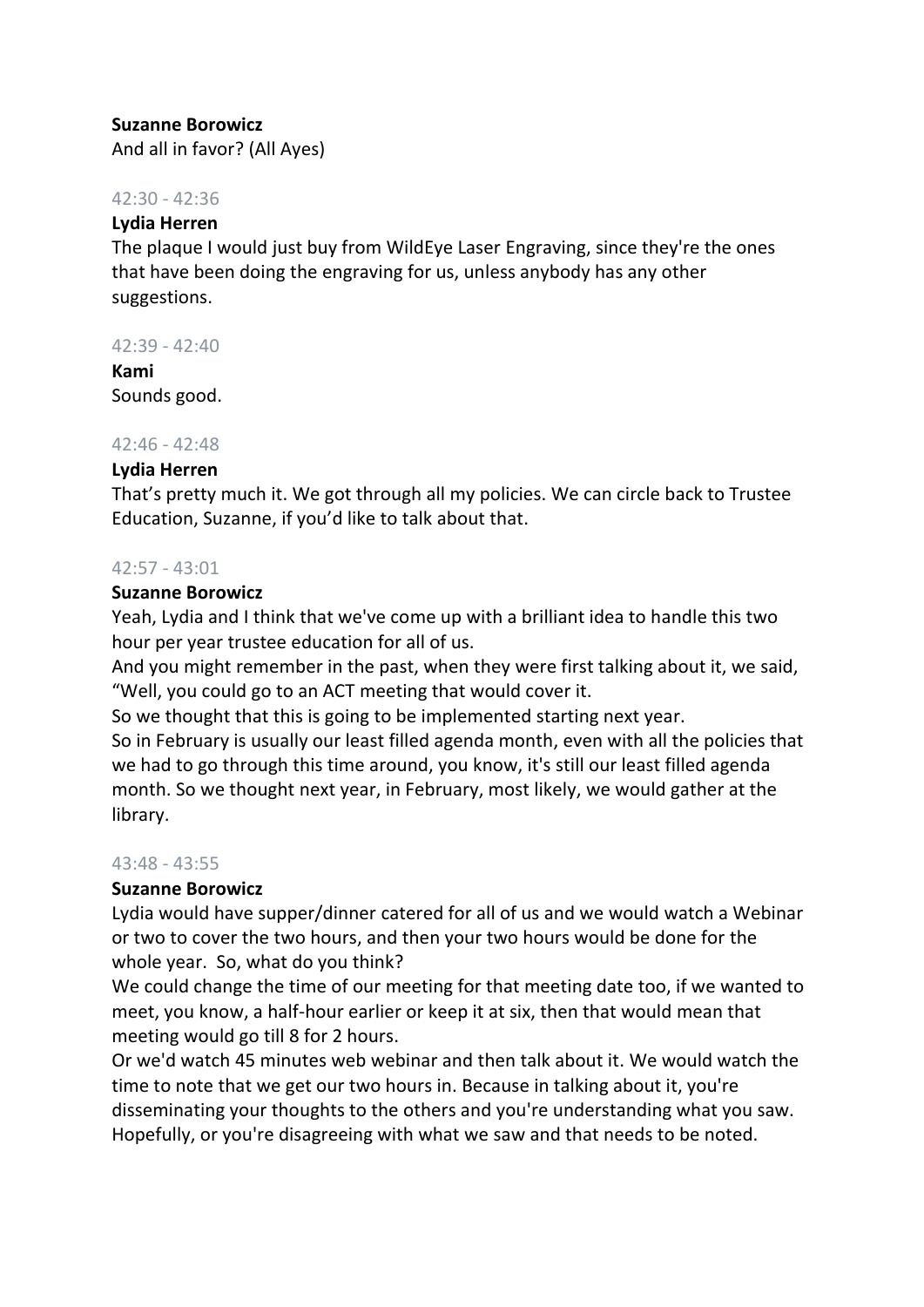#### 45:26 - 45:31

# **Suzanne Borowicz**

But anyways, the, the Trustee book group that's being held online:

They read as certain pages from the Trustees' Handbook, and then there's a date and time to meet online to talk about it.

So if that was still going on or something like that next year, we could also all tune into that is together and have dinner together.

Well, they're presenting, and then, you know, talk about it.

We'll see what comes up with next year..

But there are lots of webinars on the trustee website.

And we could tune into one of those, talk about it, eat, then you've finished two hours for the whole year, because we thought that would be the least painful way to handle that.

# 46:28 - 46:29

**Matt Boyle** Yeah.

# 46:29 - 46:30

**Kami** OK, good.

# 46:32 - 46:34

# **Suzanne Borowicz**

We'll look forward to that next year.

# 46:37 - 46:38

**Lydia Herren** Ok, I think that's everything I have.

46:39 - 46:40 **Suzanne Borowicz** Yeah, me, too.

# 46:44 - 46:46

# **Suzanne Borowicz**

We passed right over President's report. I did not go to the act meeting. I did e-mail all of you know, letting you know I couldn't go because that was my day to volunteer with the dogs. And, Linda, I have to change your e-mail address on my group, because you've probably never got it.

But, anyways, the act meetings are recorded, and since none of us went to that act meeting, I watched the recording, I watched it just the other day, so it would be fresh in my mind.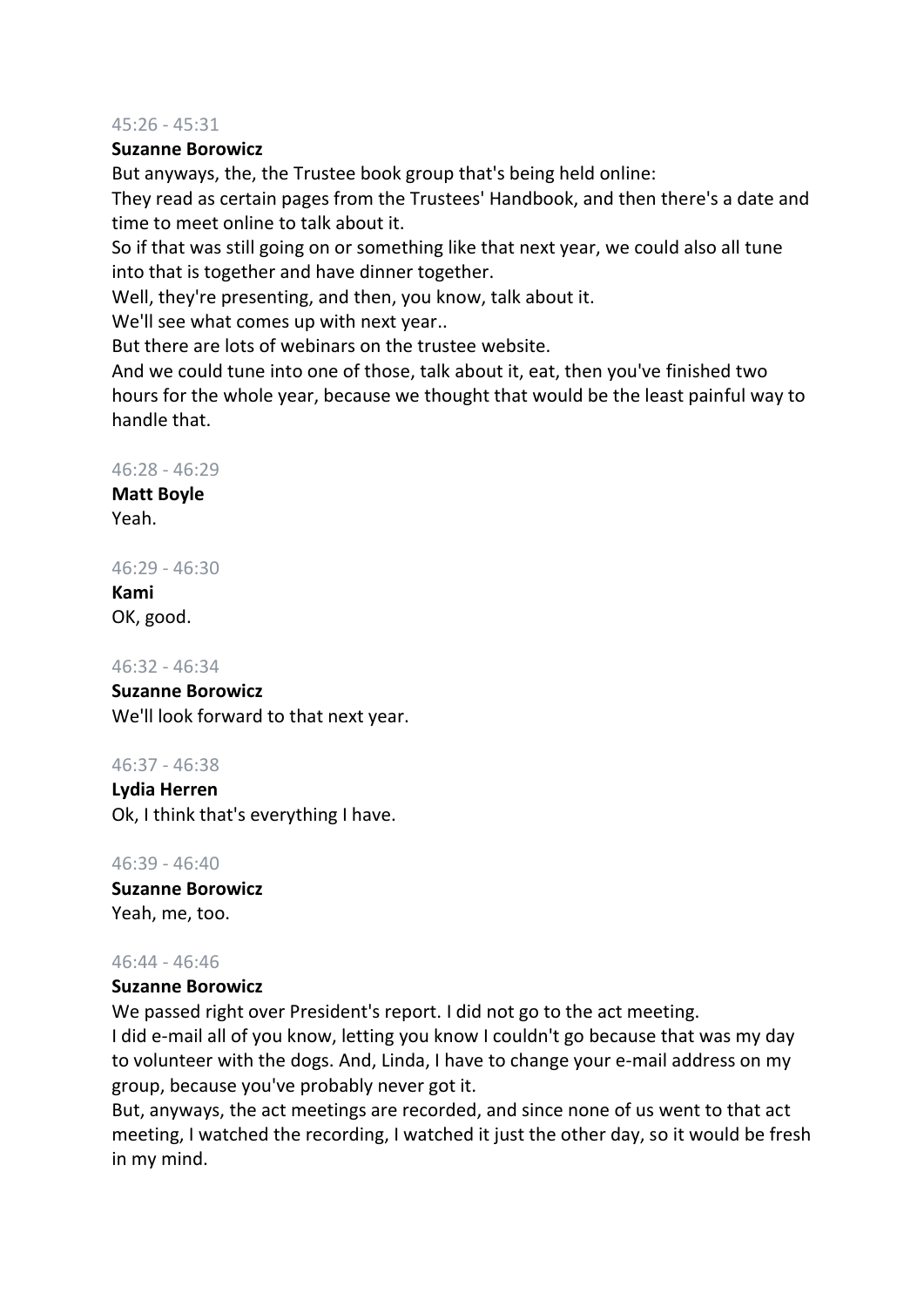And actually, I was worried that they were going to talk about the trustee education, and maybe get some ideas, or set some limits or standards, but they didn't talk about that, so the thing that would be most important to us, wasn't even talked about. They talked a lot about the hiring of a new director and stuff like that, which is, of course, important to us, but not in the same way. So there's really nothing to report from the meeting.

# 47:52 - 47:56

#### **Suzanne Borowicz**

So, Linda, is it OK to send e-mails to you like that? Library emails to your business, to your workplace?

#### 48:00 - 48:02

**Linda Coniglio** If you want me to see something that's really the place to do it.

#### 48:03 - 48:03

**Suzanne Borowicz** All right, I'm going to change your e-mail on my list.

#### 48:07 - 48:08

**Linda Coniglio** That's fine.

#### 48:11 - 48:14

**Suzanne Borowicz** All right, that, that's it from me, unless there's any questions.

48:18 - 48:18

**Kami** No

#### 48:21 - 48:23

**Matt Boyle** We need a motion to adjourn.

#### 48:24 - 48:26

## **Suzanne Borowicz**

Yeah, that's it from everybody. Let's have a motion to adjourn.

#### 48:29 - 48:30

**Linda Coniglio** Matt, go ahead.